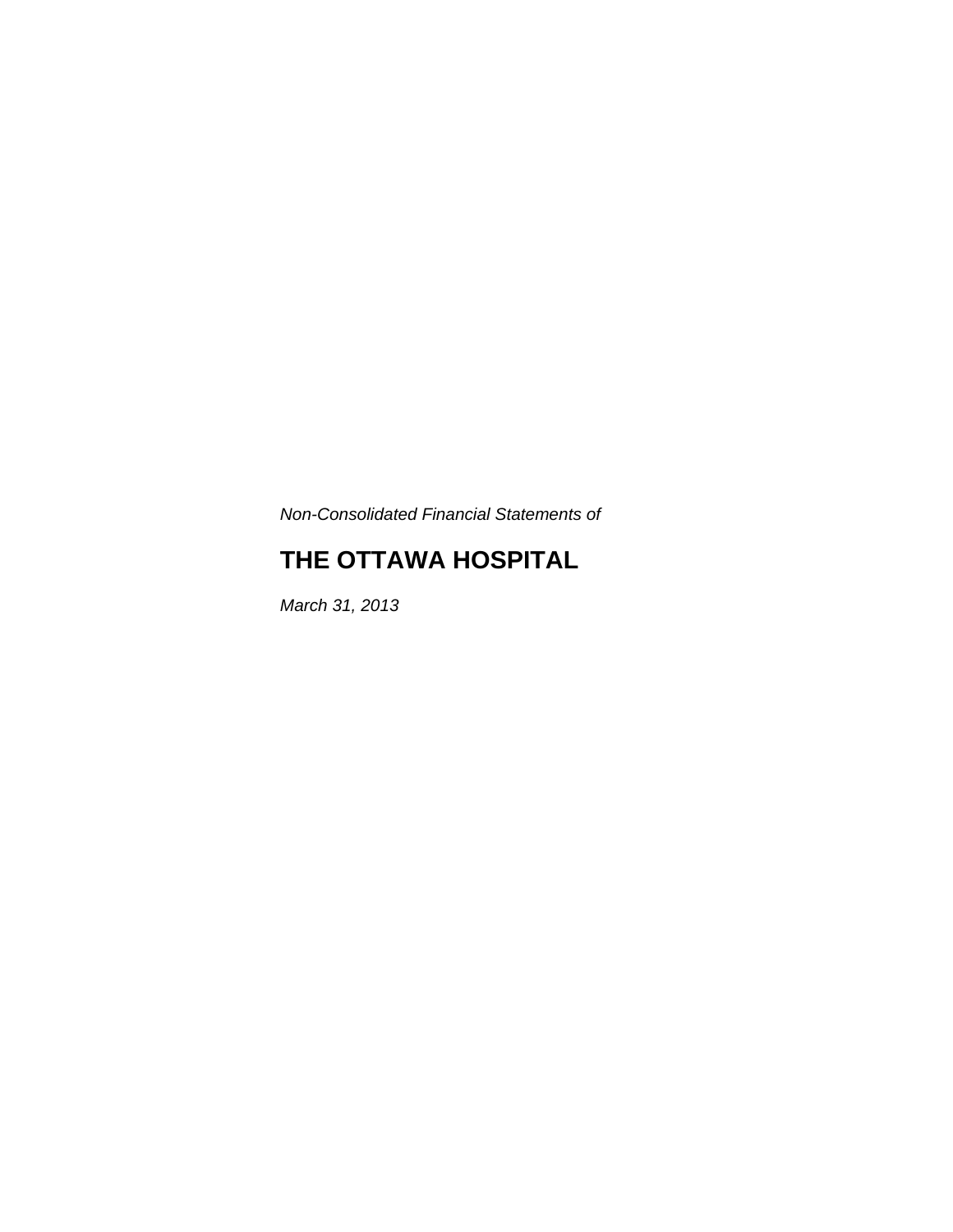

Deloitte LLP 800 - 100 Queen Street Ottawa ON K1P 5T8 Canada

Tel: (613) 236–2442 Fax: (613) 236–2195 www.deloitte.ca

# **Independent Auditor's Report**

To the Board of Governors of The Ottawa Hospital and the Ministry of Health and Long-Term Care of Ontario

We have audited the accompanying non-consolidated financial statements of The Ottawa Hospital (the "Hospital"), which comprise the non-consolidated statement of financial position as at March 31, 2013, and the non-consolidated statements of operations, changes in net assets and cash flow for the year then ended, and a summary of significant accounting policies and other explanatory information.

## *Management's Responsibility for the Non-Consolidated Financial Statements*

Management is responsible for the preparation and fair presentation of these non-consolidated financial statements in accordance with the basis of accounting described in Note 2 to the nonconsolidated financial statements, and for such internal control as management determines is necessary to enable the preparation of non-consolidated financial statements that are free from material misstatement, whether due to fraud or error.

## *Auditor's Responsibility*

Our responsibility is to express an opinion on these non-consolidated financial statements based on our audit. We conducted our audit in accordance with Canadian generally accepted auditing standards. Those standards require that we comply with ethical requirements and plan and perform the audit to obtain reasonable assurance about whether the non-consolidated financial statements are free from material misstatement.

An audit involves performing procedures to obtain audit evidence about the amounts and disclosures in the non-consolidated financial statements. The procedures selected depend on the auditor's judgment, including the assessment of the risks of material misstatement of the non-consolidated financial statements, whether due to fraud or error. In making those risk assessments, the auditor considers internal control relevant to the entity's preparation and fair presentation of the non-consolidated financial statements in order to design audit procedures that are appropriate in the circumstances, but not for the purpose of expressing an opinion on the effectiveness of the entity's internal control. An audit also includes evaluating the appropriateness of accounting policies used and the reasonableness of accounting estimates made by management, as well as evaluating the overall presentation of the non-consolidated financial statements.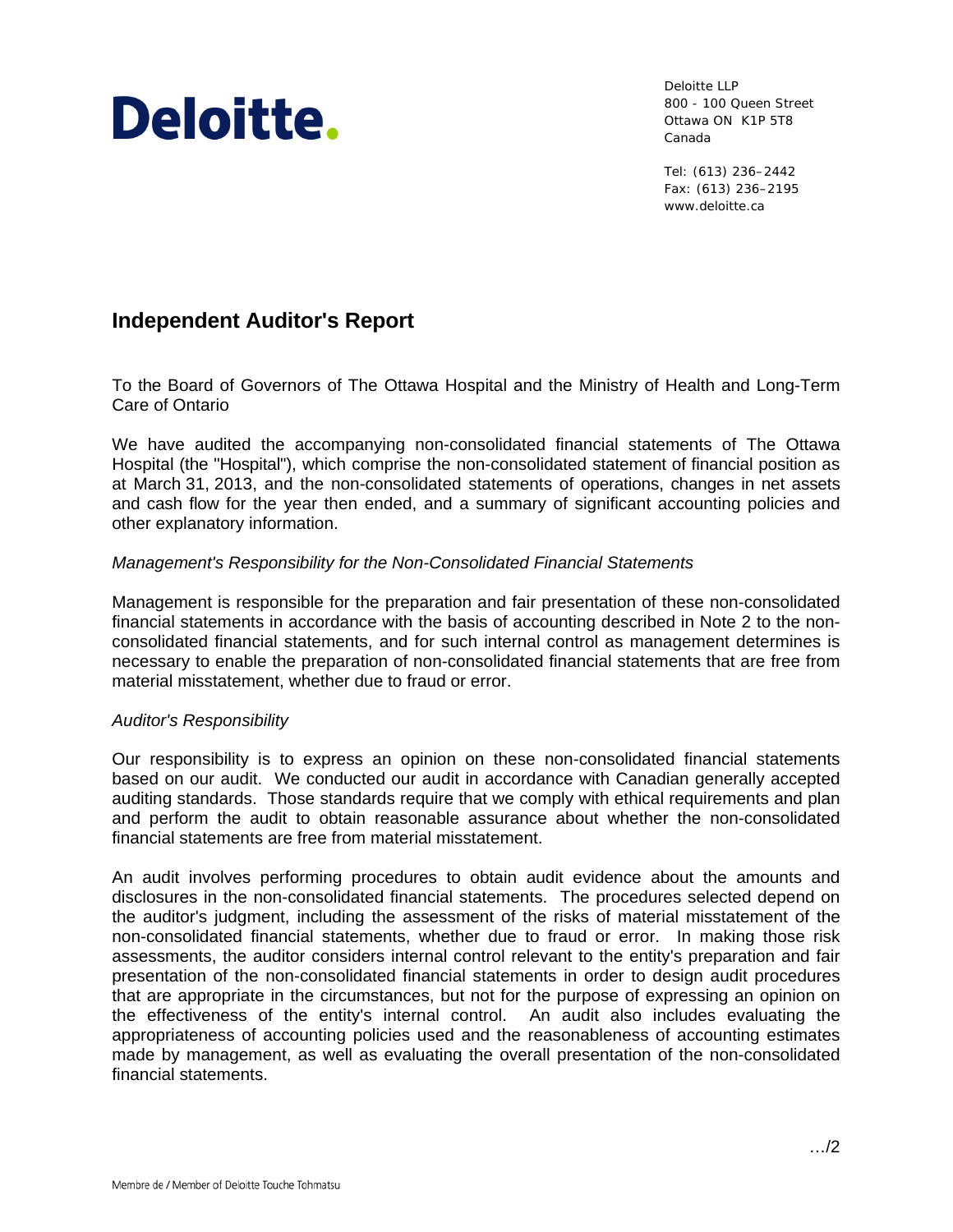# **Independent Auditor's Report (Continued)**

## *Auditor's Responsibility (Continued)*

We believe that the audit evidence we have obtained is sufficient and appropriate to provide a basis for our audit opinion.

## *Opinion*

In our opinion, the non-consolidated financial statements present fairly, in all material respects, the financial position of the Hospital as at March 31, 2013, and the results of its operations and its cash flows for the year then ended in accordance with the basis of accounting described in Note 2 to the non-consolidated financial statements.

## *Comparative information*

Without modifying our opinion, we draw attention to Note 2 to the non-consolidated financial statements and the fact that the Hospital adopted Canadian public sector accounting standards for government not-for-profit organizations on April 1, 2012, with its transition date being April 1, 2011. These standards have been applied retrospectively by management to comparative figures included in these non-consolidated financial statements, including the non-consolidated statements of financial position as at March 31, 2012 and April 1, 2011 and the non-consolidated statements of operations, changes in net assets and cash flow for the year ended March 31, 2012, including the accompanying notes. We were not engaged to report on the comparative figures and as such, they have not been audited.

## *Basis of Accounting and Restriction on Distribution and Use*

Without modifying our opinion, we draw attention to Note 2 to the non-consolidated financial statements, which describes the basis of accounting. We also draw attention to the fact that the non-consolidated financial statements are prepared to assist the Hospital to comply with the reporting requirements of the Ministry of Health and Long-Term Care of Ontario. As a result, the non-consolidated financial statements may not be suitable for another purpose. Our report is intended solely for the Hospital and the Ministry of Health and Long-Term Care of Ontario and should not be distributed to parties other than the Hospital and the Ministry of Health and Long-Term Care of Ontario.

Deloitte LLP

Chartered Professional Accountants, Chartered Accountants Licensed Public Accountants

June 5, 2013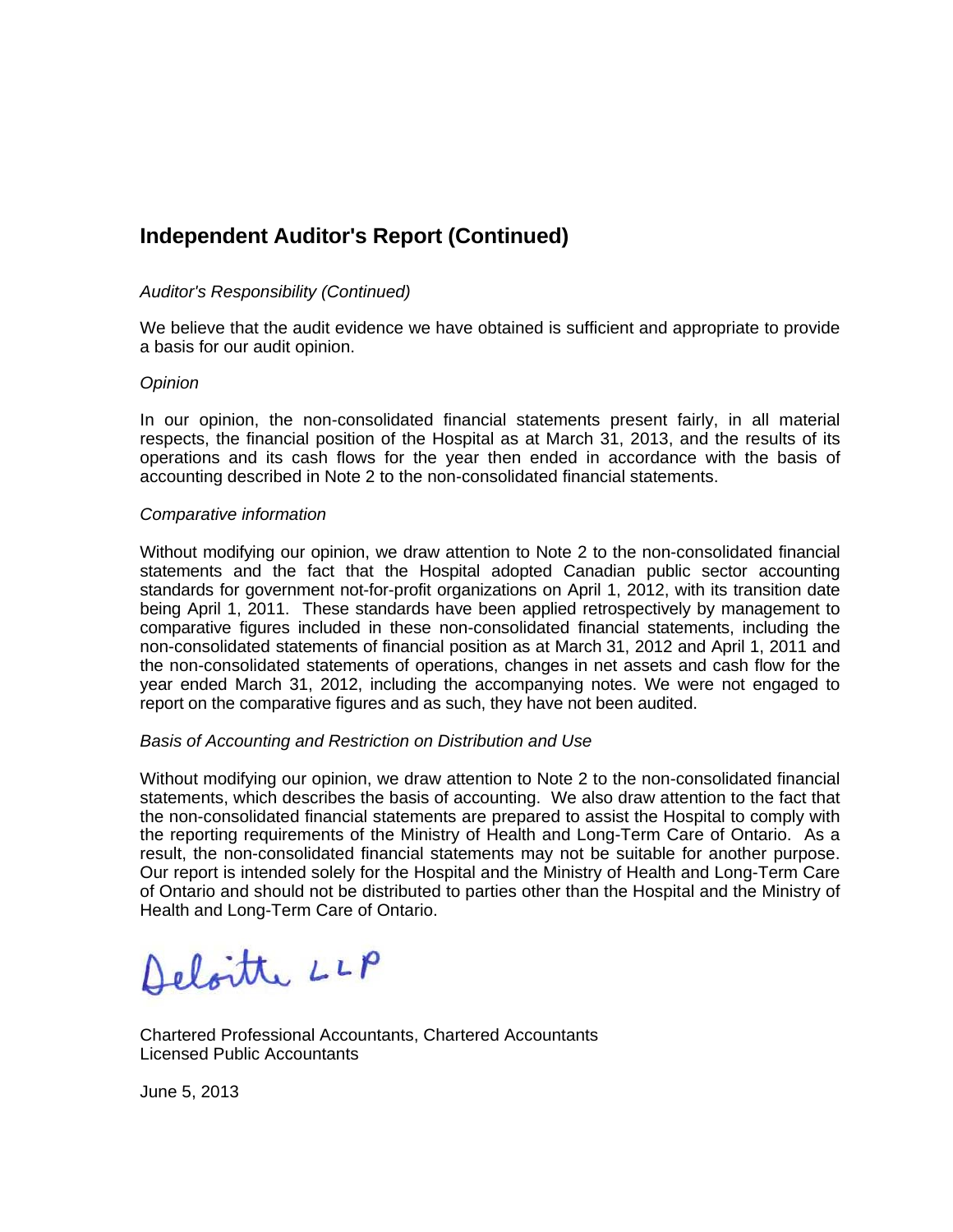# **THE OTTAWA HOSPITAL Non-Consolidated Financial Statements March 31, 2013 (in thousands of dollars)**

|                                                     | PAGE      |
|-----------------------------------------------------|-----------|
| Non-Consolidated Statement of Financial Position    |           |
| Non-Consolidated Statement of Operations            | 2         |
| Non-Consolidated Statement of Changes in Net Assets | 3         |
| Non-Consolidated Statement of Cash Flow             | 4         |
| Notes to the Non-Consolidated Financial Statements  | 5 -<br>29 |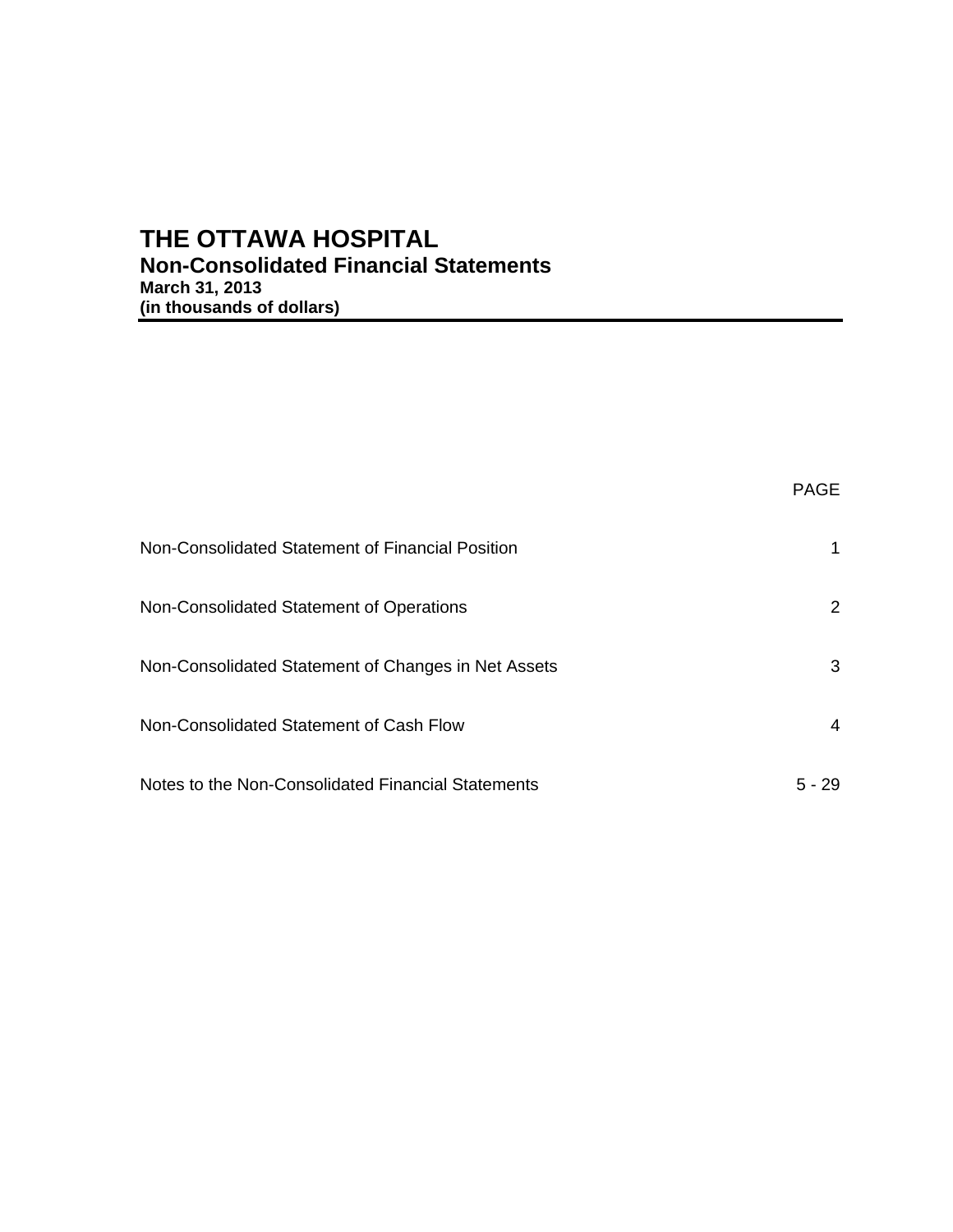# **THE OTTAWA HOSPITAL**

## **Non-Consolidated Statement of Financial Position**

# **as at March 31, 2013**

**(in thousands of dollars)**

|                                                                                                                                                  | March 31,<br>2013 |                                              | March 31,<br>2012 |                                       | April 1,<br>2011                            |
|--------------------------------------------------------------------------------------------------------------------------------------------------|-------------------|----------------------------------------------|-------------------|---------------------------------------|---------------------------------------------|
|                                                                                                                                                  |                   |                                              |                   | (Unaudited)<br>(Note 3)               | (Unaudited)<br>(Note 3)                     |
| <b>CURRENT ASSETS</b>                                                                                                                            |                   |                                              |                   |                                       |                                             |
| Cash<br>Short-term investments<br>Accounts receivable (Note 4)<br>Inventories<br>Prepaid expenses                                                | \$                | 19,707<br>1,157<br>65,038<br>13,515<br>6,470 | \$                | 1,010<br>56,801<br>11,800<br>5,438    | \$<br>1,255<br>60,010<br>10,945<br>6,036    |
|                                                                                                                                                  |                   | 105,887                                      |                   | 75,049                                | 78,246                                      |
| CAPITAL GRANTS RECEIVABLE (Note 4)<br><b>INVESTMENTS HELD FOR CAPITAL PURCHASES</b><br>CAPITAL ASSETS (Note 5)<br>FUNDS HELD IN TRUST (Note 8)   | \$                | 11,397<br>81,022<br>592,938<br>33,239        | \$                | 24,765<br>74,335<br>592,143<br>32,749 | \$<br>28,129<br>71,425<br>569,931<br>33,472 |
|                                                                                                                                                  |                   | 824,483                                      |                   | 799,041                               | 781,203                                     |
| <b>CURRENT LIABILITIES</b><br>Bank indebtedness (Note 6)<br>Accounts payable and accrued liabilities<br>Payable to The Ottawa Hospital Residence | \$                | 253,989                                      | \$                | 22,867<br>237,664                     | \$<br>49,804<br>217,641                     |
| Corporation (Note 13)                                                                                                                            |                   | 4,118                                        |                   | 4,565                                 | 4,212                                       |
|                                                                                                                                                  |                   | 258,107                                      |                   | 265,096                               | 271,657                                     |
| EMPLOYEE FUTURE BENEFITS (Note 7)<br>DEFERRED CONTRIBUTIONS RELATED TO                                                                           |                   | 43,807                                       |                   | 42,622                                | 27,748                                      |
| CAPITAL ASSETS (Note 8)<br>DEFERRED CONTRIBUTIONS RELATED TO                                                                                     |                   | 415,292                                      |                   | 412,101                               | 399,157                                     |
| FUNDS HELD IN TRUST (Note 8)                                                                                                                     |                   | 33,239                                       |                   | 32,749                                | 33,472                                      |
|                                                                                                                                                  |                   | 750,445                                      |                   | 752,568                               | 732,034                                     |
| COMMITMENTS, CONTINGENCIES AND<br><b>GUARANTEES (Note 15)</b>                                                                                    |                   |                                              |                   |                                       |                                             |
| NET ASSETS (DEFICIENCY)                                                                                                                          |                   |                                              |                   |                                       |                                             |
| Invested in capital assets (Note 10)<br>Unrestricted deficiency                                                                                  |                   | 225,351<br>(151, 313)                        |                   | 218,668<br>(172, 195)                 | 203,620<br>(154, 451)                       |
|                                                                                                                                                  |                   | 74,038                                       |                   | 46,473                                | 49,169                                      |
|                                                                                                                                                  | \$                | 824,483                                      | \$                | 799,041                               | \$<br>781,203                               |

APPROVED BY THE BOARD

wele Wirkman **President and CEO**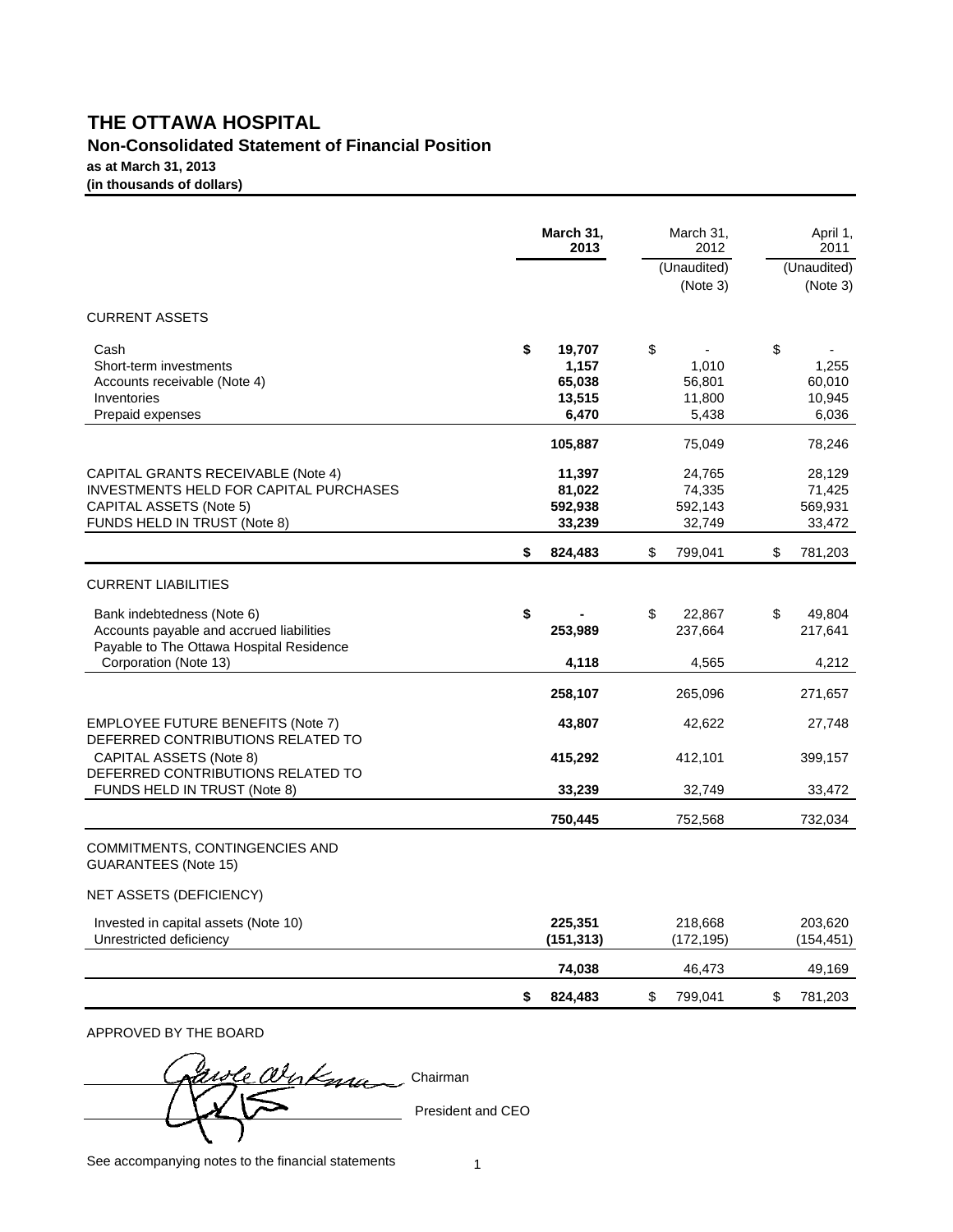# **THE OTTAWA HOSPITAL Non-Consolidated Statement of Operations year ended March 31, 2013**

**(in thousands of dollars)**

|                                                                | 2013          | 2012<br>(Unaudited)<br>(Note 3) |
|----------------------------------------------------------------|---------------|---------------------------------|
| Revenue                                                        |               |                                 |
| Patient care:                                                  |               |                                 |
| Ministry of Health and Long-Term Care                          | \$<br>863,125 | \$<br>852,106                   |
| Other                                                          | 118,579       | 115,538                         |
| Recoveries and other                                           | 51,307        | 46,712                          |
| Other funding                                                  | 11,050        | 10,940                          |
| Marketed services                                              | 7,470         | 8,300                           |
| Investment                                                     | 1,173         | 598                             |
| Amortization of deferred contributions                         |               |                                 |
| related to equipment (Note 8)                                  | 4,920         | 5,377                           |
|                                                                | 1,057,624     | 1,039,571                       |
| <b>Expenses</b>                                                |               |                                 |
| Salaries and wages                                             | 524,727       | 544,223                         |
| Employee benefits                                              | 137,251       | 149,454                         |
| Supplies and other                                             | 165,073       | 123,835                         |
| Medical and surgical                                           | 58,715        | 59,473                          |
| Medical staff remuneration                                     | 80,812        | 82,219                          |
| Drugs                                                          | 54,469        | 54,112                          |
| Interest                                                       | 184           | 37                              |
| Amortization of equipment                                      | 35,040        | 33,021                          |
|                                                                | 1,056,271     | 1,046,374                       |
| Excess of revenue (expenses) over expenses (revenue)           |               |                                 |
| before the undernoted items and non recurring item             | 1,353         | (6,803)                         |
|                                                                |               |                                 |
| Parking revenues                                               | 16,933        | 16,650                          |
| Parking expenses                                               | (4, 765)      | (4, 330)                        |
| Amortization of deferred contributions                         |               |                                 |
| related to buildings (Note 8)                                  | 13,617        | 13,814                          |
| Amortization of buildings and land improvements                | (22, 680)     | (22, 027)                       |
|                                                                |               |                                 |
| Excess of revenue (expenses) over expenses (revenue) after the |               |                                 |
| overnoted item but before non recurring item                   | 4,458         | (2,696)                         |
| Non recurring funding (Note 17)                                | 23,107        |                                 |
| EXCESS (DEFICIENCY) OF REVENUE OVER EXPENSES                   | 27,565<br>\$  | (2,696)<br>\$                   |

See accompanying notes to the financial statements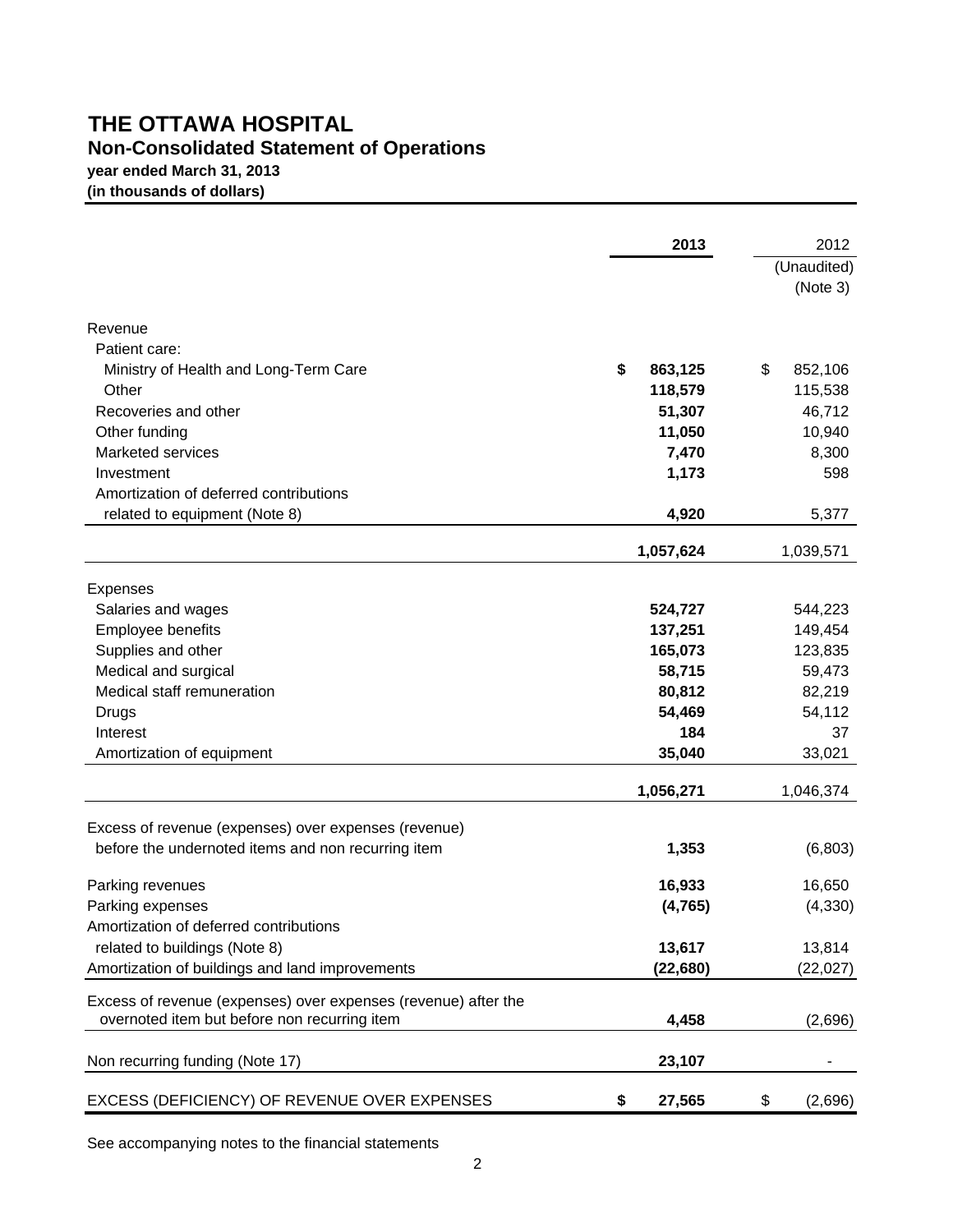# **THE OTTAWA HOSPITAL Non-Consolidated Statement of Changes in Net Assets**

**year ended March 31, 2013 (in thousands of dollars)**

|                                                         | Invested in<br>Capital<br>Assets<br>(Note 10) | Unrestricted     | 2013         | 2012<br>(Unaudited)<br>(Note 3) |
|---------------------------------------------------------|-----------------------------------------------|------------------|--------------|---------------------------------|
| <b>BALANCE, BEGINNING</b>                               |                                               |                  |              |                                 |
| OF YEAR                                                 | \$218,668                                     | \$(172, 195)     | \$<br>46,473 | \$<br>49,169                    |
| Excess (deficiency) of<br>revenue over expenses         |                                               | 27,565           | 27,565       | (2,696)                         |
| Net change in investment in<br>capital assets (Note 10) | 6,683                                         | (6,683)          |              |                                 |
| <b>BALANCE, END OF YEAR</b>                             | \$225,351                                     | \$<br>(151, 313) | \$<br>74,038 | \$<br>46,473                    |

See accompanying notes to the financial statements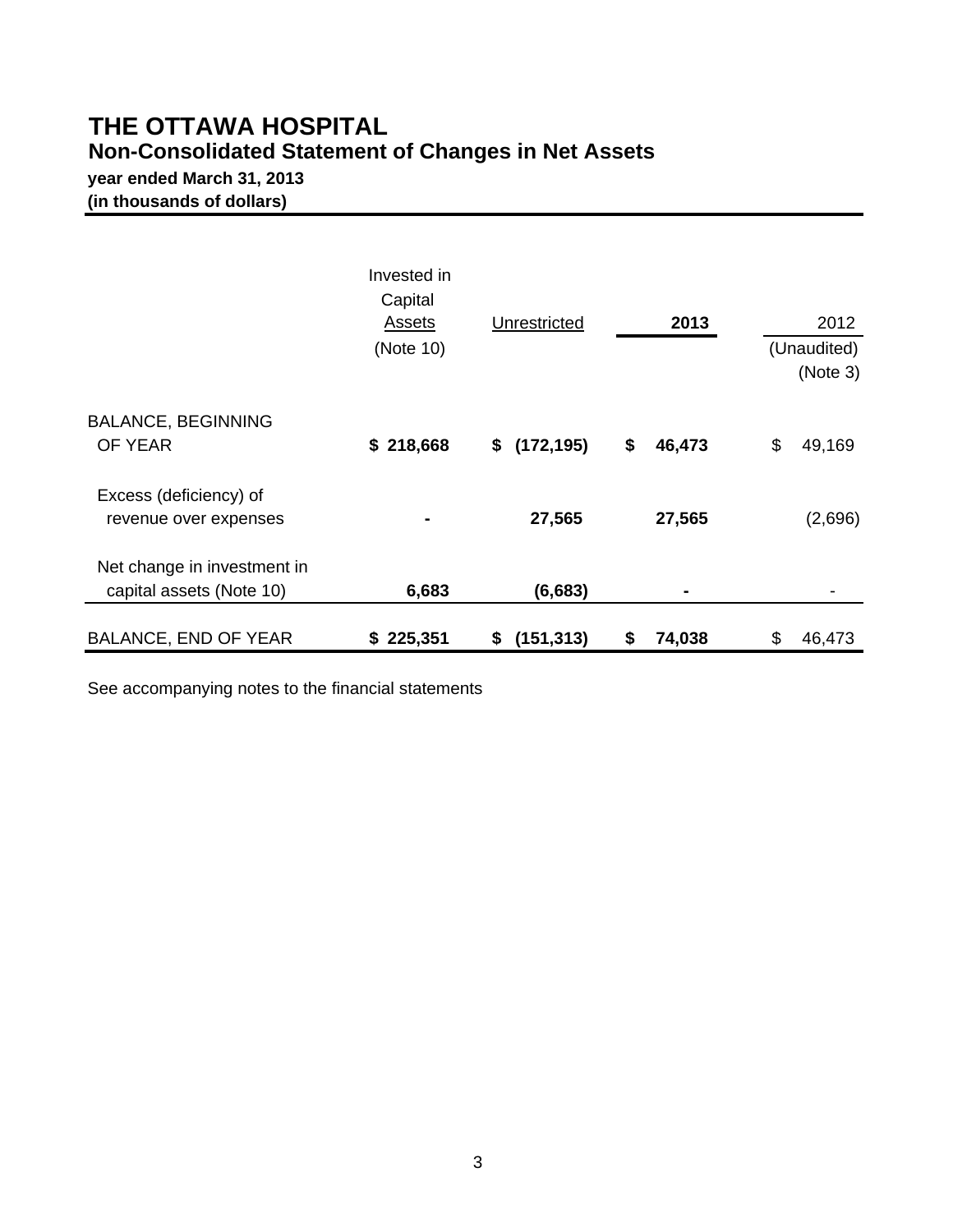## **THE OTTAWA HOSPITAL Non-Consolidated Statement of Cash Flow year ended March 31, 2013**

**(in thousands of dollars)**

|                                                                                             |    | 2012            |    |                         |
|---------------------------------------------------------------------------------------------|----|-----------------|----|-------------------------|
|                                                                                             |    |                 |    | (Unaudited)<br>(Note 3) |
|                                                                                             |    |                 |    |                         |
| <b>OPERATING ACTIVITIES</b>                                                                 |    |                 |    |                         |
| Excess (deficiency) of revenue over expenses                                                | \$ | 27,565          | \$ | (2,696)                 |
| Items not affecting cash<br>Amortization of capital assets                                  |    | 57,720          |    | 55,048                  |
| Amortization of deferred contributions                                                      |    |                 |    |                         |
| related to capital assets                                                                   |    | (18, 537)       |    | (19, 191)               |
| Loss on disposal of capital assets                                                          |    | 74              |    |                         |
| Net increase in employee future benefits (Note 7)                                           |    | 1,185           |    | 14,874                  |
|                                                                                             |    | 68,007          |    | 48,035                  |
|                                                                                             |    |                 |    |                         |
| Changes in non-cash operating                                                               |    |                 |    |                         |
| working capital items (Note 14)                                                             |    | 5,194           |    | 23,220                  |
|                                                                                             |    | 73,201          |    | 71,255                  |
| <b>FINANCING ACTIVITIES</b>                                                                 |    |                 |    |                         |
| Deferred contributions related to capital assets received (Note 8)                          |    | 21,728          |    | 32,135                  |
| Increase (decrease) in deferred contributions                                               |    |                 |    |                         |
| related to funds held in trust                                                              |    | 490             |    | (723)                   |
| Increase (decrease) in payable to The Ottawa Hospital                                       |    |                 |    |                         |
| <b>Residence Corporation</b>                                                                |    | (447)           |    | 353                     |
| Proceeds on disposal of capital assets                                                      |    | 20              |    |                         |
|                                                                                             |    | 21,791          |    | 31,765                  |
| <b>CAPITAL ACTIVITIES</b>                                                                   |    |                 |    |                         |
| Purchase of capital assets                                                                  |    | (58, 609)       |    | (77, 260)               |
| <b>INVESTING ACTIVITIES</b>                                                                 |    |                 |    |                         |
|                                                                                             |    |                 |    |                         |
| Net decrease in capital grants receivable<br>Net decrease (increase) in funds held in trust |    | 13,368<br>(490) |    | 3,364<br>723            |
| Increase in investments held for capital purchases                                          |    | (6,687)         |    | (2,910)                 |
|                                                                                             |    |                 |    |                         |
|                                                                                             |    | 6,191           |    | 1,177                   |
| <b>NET CASH INFLOW</b>                                                                      |    | 42,574          |    | 26,937                  |
| BANK INDEBTEDNESS, BEGINNING OF YEAR                                                        |    | (22, 867)       |    | (49, 804)               |
| CASH (BANK INDEBTEDNESS), END OF YEAR                                                       | \$ | 19,707          | \$ | (22, 867)               |

See accompanying notes to the financial statements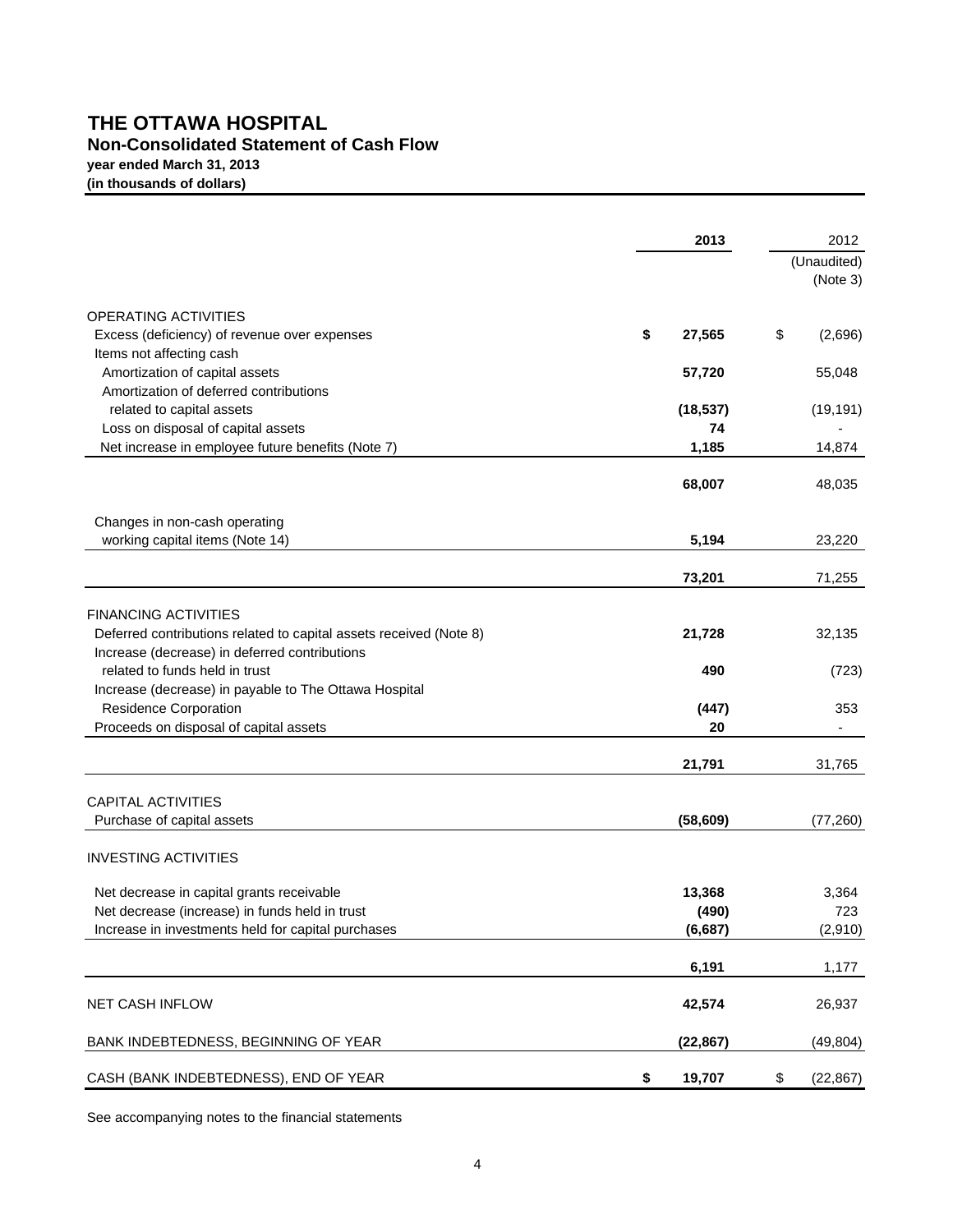## **1. DESCRIPTION OF THE ORGANIZATION**

 The Ottawa Hospital (the "Hospital") is an academic health sciences centre and is principally involved in providing health care services to the Champlain Local Health Integration Network. The Hospital is a registered charity under the Income Tax Act and accordingly is exempt from income taxes.

## **2. SIGNIFICANT ACCOUNTING POLICIES**

The non-consolidated financial statements have been prepared by management in accordance with the accounting policies described below.

#### *Basis of presentation*

These financial statements reflect the assets, liabilities and operations of the Hospital.

These financial statements do not include the assets, liabilities or operations of the University of Ottawa Heart Institute, a controlled entity, and The Ottawa Hospital Residence Corporation, a controlled entity, nor the following entities where the Hospital has an economic interest including: The Ottawa Hospital Foundation, Ottawa Hospital Research Institute, its auxiliaries, Hospital Food Services - Ontario Inc., Ottawa Regional Hospital Linen Services Incorporated, Eastern Ontario Regional Laboratory Association Inc. and Champlain Health Supply Services. The summarized financial information of the University of Ottawa Heart Institute and The Ottawa Hospital Residence Corporation is disclosed in Note 13.

## *Adoption of new accounting standards*

As at April 1, 2012, the Hospital adopted Public Sector Accounting Handbook Section 3450, "Financial Instruments". This new standard provides guidance for recognition, measurement and disclosure of financial instruments. The transitional provisions in the standard state that when a government organization applies this standard in the same period it adopts Canadian Public Sector Accounting Standards for the first time, this standard cannot be applied retroactively. Comparative amounts are presented in accordance with the accounting policies applied by the government organization immediately preceding its adoption of Canadian Public Sector Accounting Standards. Consequently, unrealized gains and losses reported in the opening statement of financial position remain in unrestricted deficiency.

There were no quantitative impacts on the Statement of Financial Position. Note 12 to the financial statements provides the disclosure requirements of this new standard.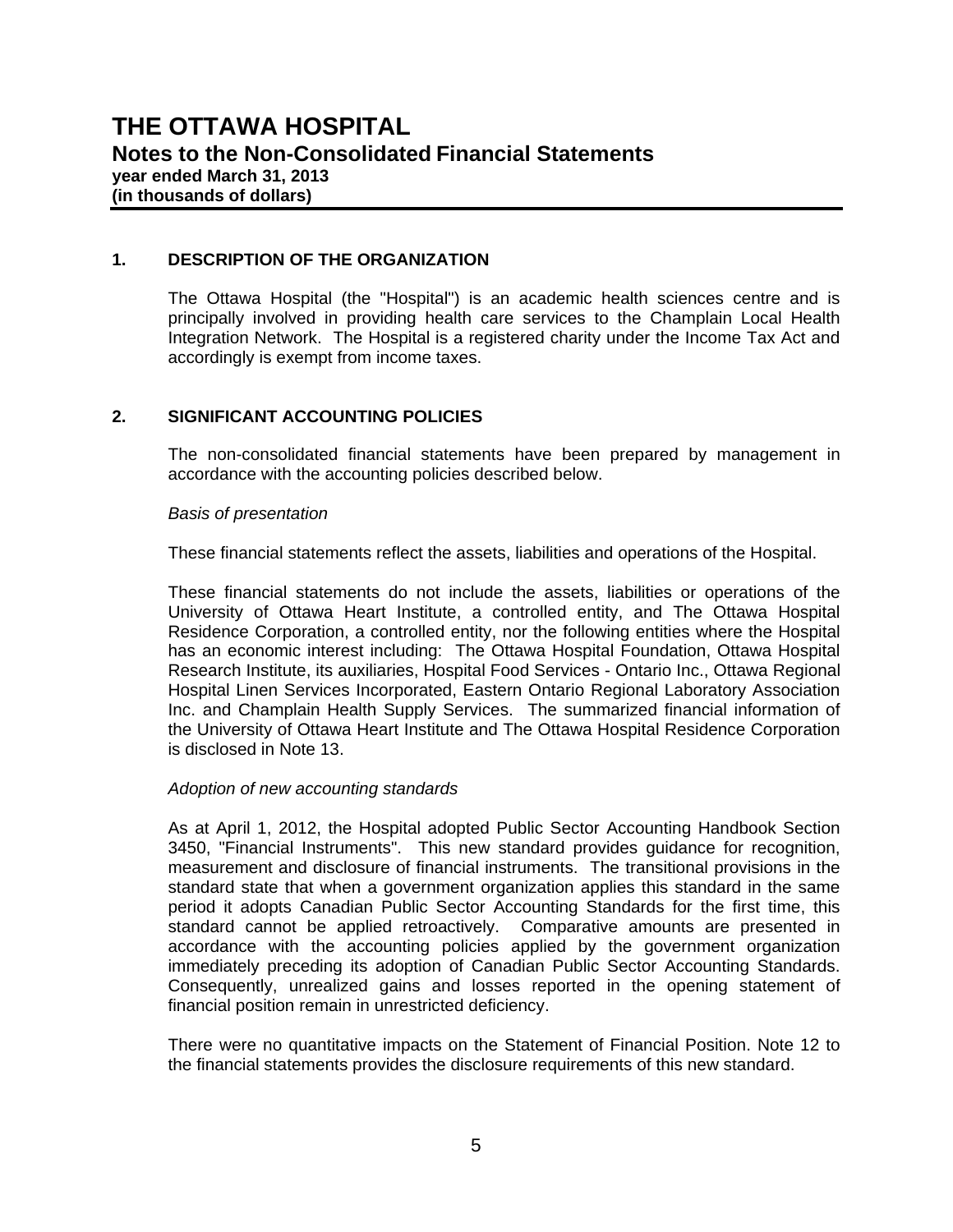## **2. SIGNIFICANT ACCOUNTING POLICIES (Continued)**

## *Revenue recognition*

The Hospital follows the deferral method of accounting for contributions.

Under the Health Insurance Act and Regulations thereto, the Hospital is funded, primarily by the Province of Ontario, in accordance with budget arrangements established by the Ministry of Health and Long-Term Care of Ontario. Operating grants are recorded as revenue in the period to which they relate. Grants approved but not received at the end of an accounting period are accrued. Where a portion of a grant relates to a future period, it is deferred and recognized in that subsequent period.

The Hospital receives funding for operations for certain programs from the Ministry of Health and Long-Term Care of Ontario. The final amount of operating revenue recorded cannot be determined until the Ministry of Health and Long-Term Care of Ontario has reviewed the Hospital's financial and statistical returns for the year. Any adjustments arising from the Ministry of Health and Long-Term Care of Ontario review is recorded in the period in which the adjustment is made.

Unrestricted contributions are recognized as revenue when received or receivable if the amount to be received can be reasonably estimated and collection is reasonably assured.

Externally restricted contributions are recognized as revenue when the conditions for the restriction have been met. Contributions restricted for the purchase of capital assets are deferred and amortized into revenue on a straight-line basis, at a rate corresponding with the amortization rate for the related capital assets.

Revenues from the Provincial Insurance Plan and marketed services are recognized when the goods are sold or the service is provided.

## *Contributed services*

A substantial number of volunteers contribute a significant amount of their time each year. Because of the difficulty of determining the fair value, contributed services are not recognized in the financial statements.

#### *Inventories*

Inventories are recorded at average cost and are valued at lower of cost and net realizable value.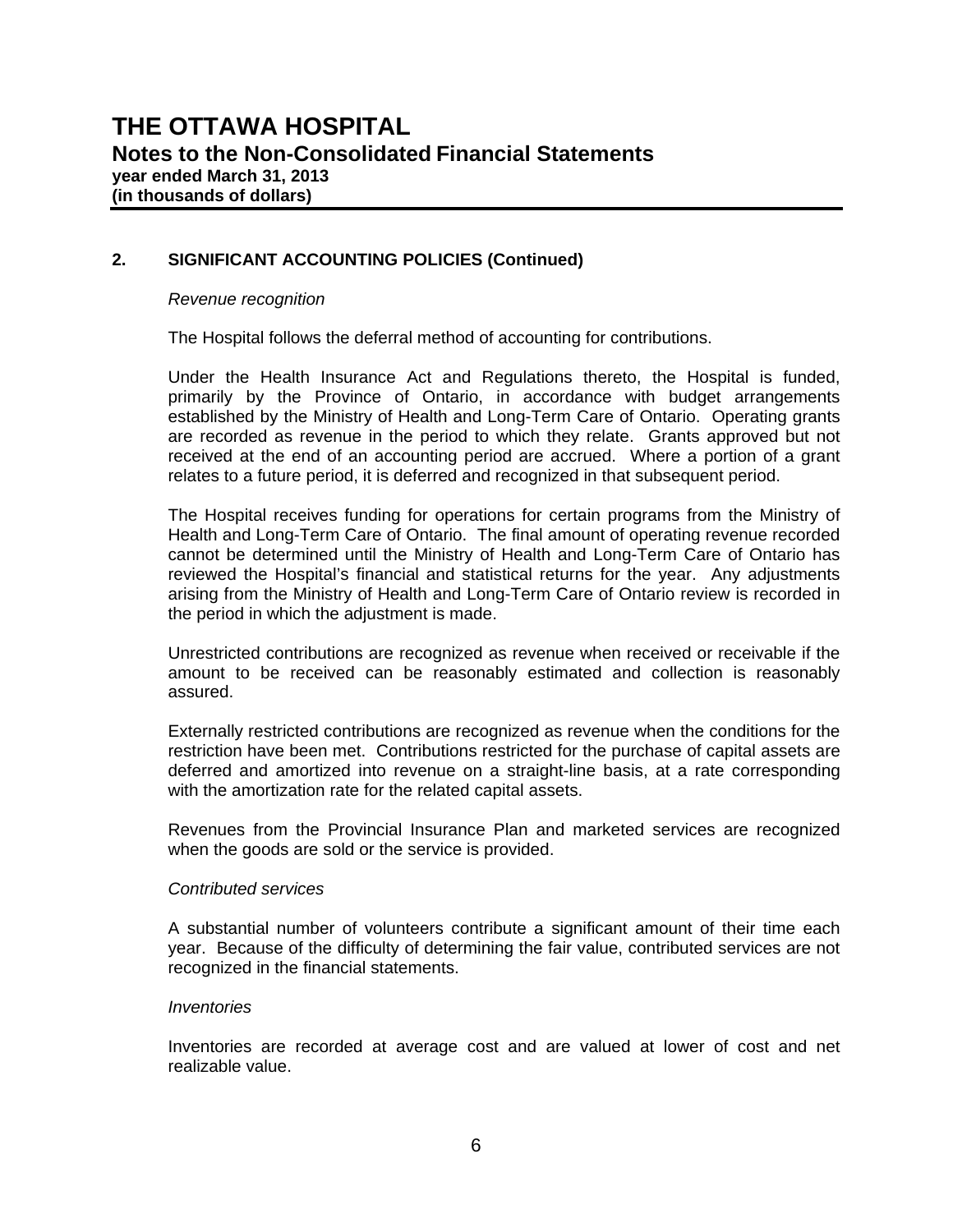## **2. SIGNIFICANT ACCOUNTING POLICIES (Continued)**

#### *Classification of financial instruments*

All financial instruments reported on the Statement of Financial Position of the Hospital are classified as follows:

| Cash                                                 | Fair value     |
|------------------------------------------------------|----------------|
| Short-term investments                               | Fair value     |
| Accounts receivable                                  | Amortized cost |
| Investments held for capital purchases               | Fair value     |
| Cash held in trust                                   | Fair value     |
| <b>Bank indebtedness</b>                             | Fair value     |
| Accounts payable and accrued liabilities             | Amortized cost |
| Payable to The Ottawa Hospital Residence Corporation | Amortized cost |

#### *Short-term investments and investments*

Transaction costs related to the acquisition of investments are recorded against investment income. Sales and purchases of investments are recorded on the settlement date.

Fair value is determined at quoted market prices. The calculation of fair value is based upon market conditions at a specific point in time and may not be reflective of future fair value. Investment income on restricted investments is capitalized until the related expenditures are incurred.

## *Capital assets*

Purchased capital assets, other than minor equipment, are recorded at cost. Assets acquired under capital leases are initially recorded at the present value of future minimum lease payments and amortized over the estimated life of the assets. When a capital asset no longer contributes to the Hospital's ability to provide services, its carrying amount is written down to its residual value.

Minor equipment replacements are expensed in the year of replacement. Construction in progress is not amortized until the project is complete and the facilities come into use. Capital assets are amortized on a straight-line basis over their expected useful lives as follows:

| Land improvements          | 3 - 25 years   |
|----------------------------|----------------|
| <b>Buildings</b>           | 10 - 50 years  |
| Building service equipment | $5 - 25$ years |
| Major equipment            | 3 - 20 years   |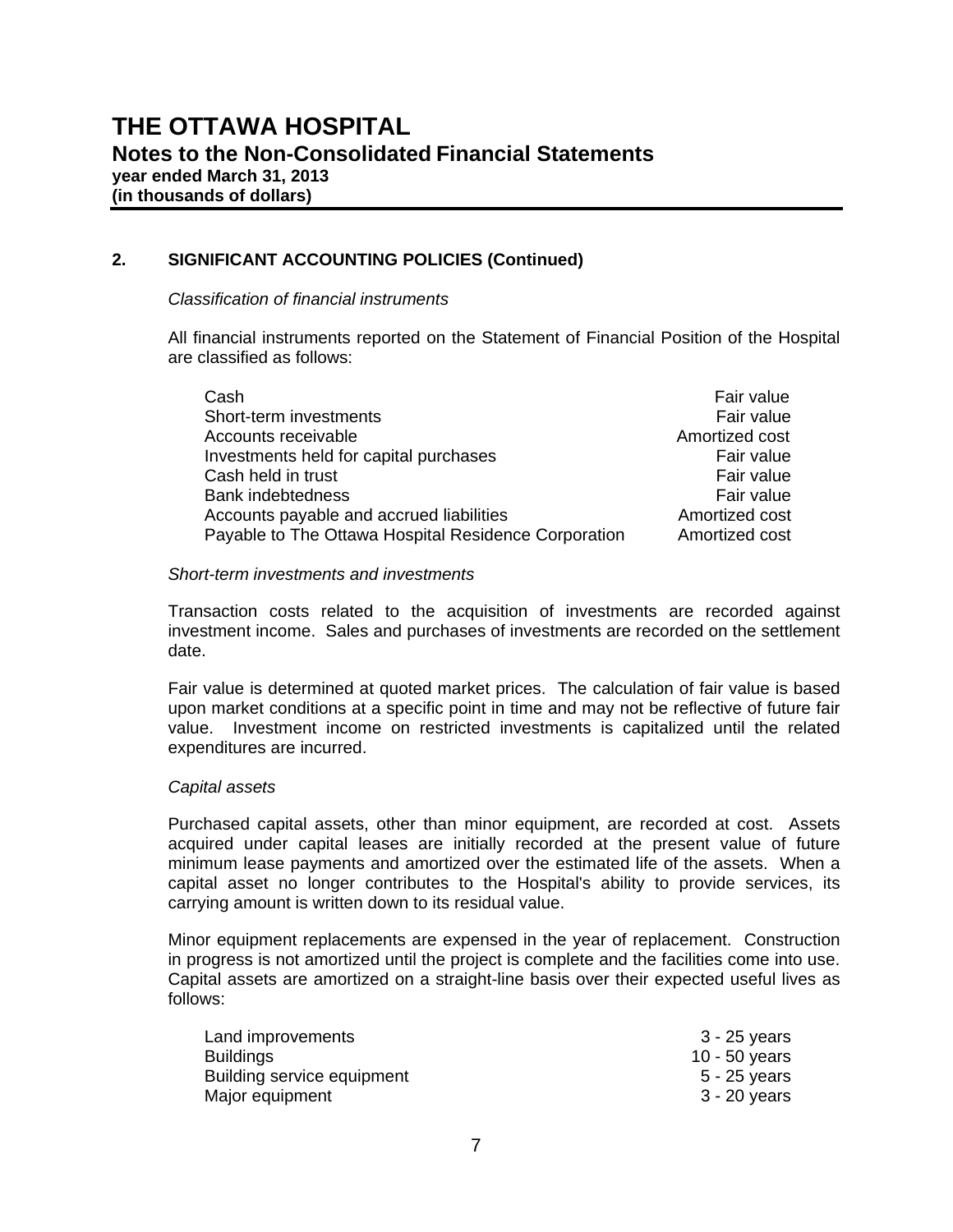## **2. SIGNIFICANT ACCOUNTING POLICIES (Continued)**

#### *Deferred contributions related to funds held in trust*

The Hospital holds resources and makes disbursements on behalf of various unrelated individuals or groups. The Hospital has no discretion over such transactions. Resources received in connection with such trust fund transactions are reported as liabilities not revenue and subsequent distributions are reported as decreases to the liability not expenses.

#### *Employee benefit plans*

The Hospital accrues its obligations for employee benefit plans. The cost of nonpension post-retirement and post-employment benefits earned by employees is actuarially determined using the projected benefit method pro-rated on service and management's best estimate of retirement ages of employees and expected heath care costs.

Adjustments arising from plan amendments, including past service costs, are recognized in the year that the plan amendments occur. Actuarial gains or losses are amortized over the average remaining service period of active employees.

The Hospital is an employer member of the Healthcare of Ontario Pension Plan, which is a multi-employer, defined benefit pension plan. The Hospital has adopted defined contribution plan accounting principles for this Plan because insufficient information is available to apply defined benefit plan accounting principles.

#### *Use of estimates*

The preparation of these financial statements requires management to make estimates and assumptions that affect the reported amounts of assets and liabilities and disclosure of contingent assets and liabilities at the date of the financial statements and the reported amounts of revenues and expenses during the period. Actual results could differ from these estimates. These estimates are reviewed periodically and, as adjustments become necessary, they are reported in the periods in which they become known. The most significant estimates used in preparing these financial statements include the estimated useful lives of capital assets, the assumptions underlying the employee future benefit liability calculation, the amount of accrued liabilities and the allowance for doubtful accounts.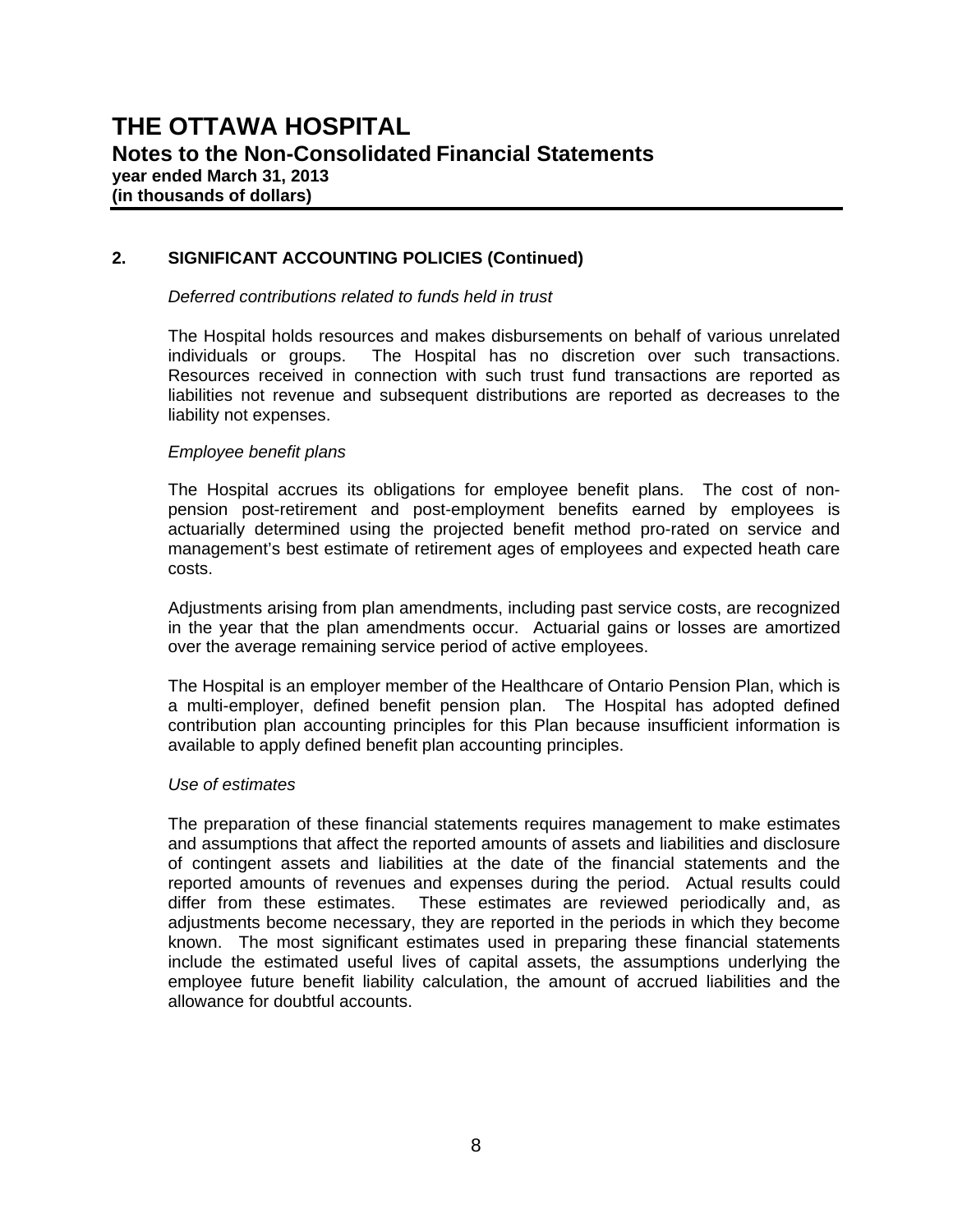## **3. ADOPTION OF NEW ACCOUNTING FRAMEWORK**

During the year ended March 31, 2013, the Hospital adopted Canadian public sector accounting standards for government not-for-profit organizations. In accordance with Section 2125 of the Public Sector Accounting Handbook, *First-time adoption by government organizations*, ("Section 2125"), the date of transition to the new standards is April 1, 2011 and the Hospital has prepared and presented an opening statement of financial position at the date of transition to the new standards. This opening statement of financial position is the starting point for the Hospital's accounting under the new standards. In its opening statement of financial position, under the recommendations of Section 2125, the Hospital:

- (a) recognized all assets and liabilities whose recognition is required by the new standards;
- (b) did not recognize items as assets or liabilities if the new standards do not permit such recognition;
- (c) reclassified items that it recognized previously as one type of asset, liability or component of equity, but are recognized as a different type of asset, liability or component of equity under the new standards; and
- (d) applied the new standards in measuring all recognized assets and liabilities.

In accordance with the requirements of Section 2125, the accounting policies set out in Note 2 have been consistently applied to all years presented and adjustments resulting from the adoption of the new standards have been applied retrospectively excluding cases where optional exemptions available under Section 2125 have been applied.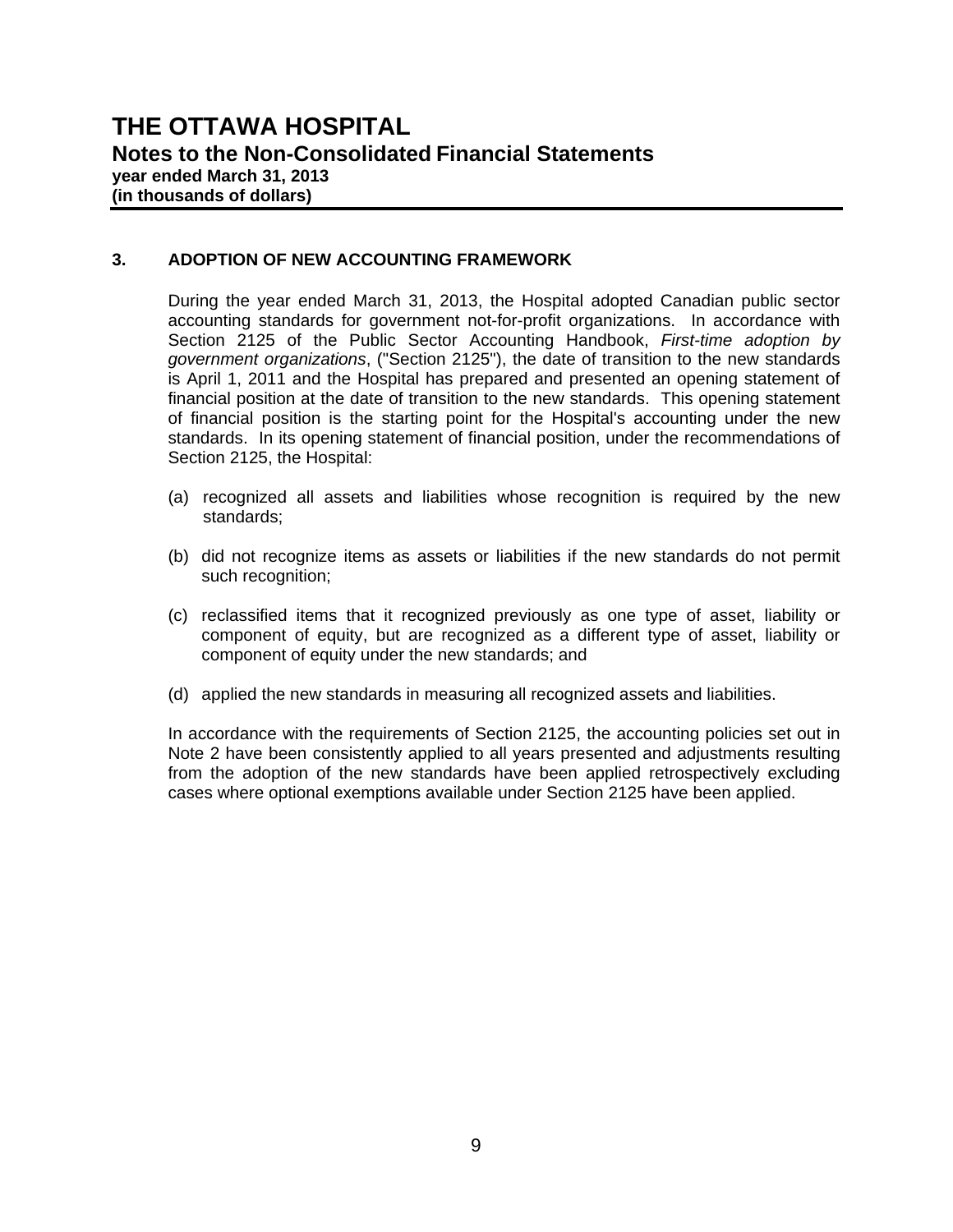# **3. ADOPTION OF A NEW ACCOUNTING FRAMEWORK (Continued)**

*Impact of the adoption of the new standards as at April 1, 2011.* 

The impact of the adoption of the new standards on the statement of financial position items as at April 1, 2011 is summarized as follows:

|                                             | Balance as<br>previously<br>reported as<br>at March<br>31, 2011 |     | <b>Adjustment</b> | Reference | Balance as<br>adjusted as<br>at April 1,<br>2011<br>(Unaudited)<br>(Note 3) |
|---------------------------------------------|-----------------------------------------------------------------|-----|-------------------|-----------|-----------------------------------------------------------------------------|
| Assets                                      |                                                                 |     |                   |           |                                                                             |
| Short-term investments                      | \$<br>1,255                                                     | \$  |                   |           | \$<br>1,255                                                                 |
| Accounts receivable                         | 60,010                                                          |     |                   |           | 60,010                                                                      |
| Inventories                                 | 10,945                                                          |     |                   |           | 10,945                                                                      |
| Prepaid expenses                            | 6,036                                                           |     |                   |           | 6,036                                                                       |
| Capital grants receivable                   | 28,129                                                          |     |                   |           | 28,129                                                                      |
| Investments held for capital                |                                                                 |     |                   |           |                                                                             |
| purchases                                   | 71,425                                                          |     |                   |           | 71,425                                                                      |
| Capital assets                              | 569,931                                                         |     |                   |           | 569,931                                                                     |
| Funds held in trust                         | 33,472                                                          |     |                   |           | 33,472                                                                      |
|                                             | 781,203                                                         |     |                   |           | 781,203                                                                     |
|                                             |                                                                 |     |                   |           |                                                                             |
| Liabilities and other components            |                                                                 |     |                   |           |                                                                             |
| <b>Bank indebtedness</b>                    | 49,804                                                          |     |                   |           | 49,804                                                                      |
| Accounts payable and accrued<br>liabilities | 217,641                                                         |     |                   |           | 217,641                                                                     |
| Payable to The Ottawa Hospital              |                                                                 |     |                   |           |                                                                             |
| <b>Residence Corporation</b>                | 4,212                                                           |     |                   |           | 4,212                                                                       |
| Employee future benefits                    | 24,081                                                          |     | 3,667             | (a)       | 27,748                                                                      |
| Deferred contributions related to           |                                                                 |     |                   |           |                                                                             |
| capital assets                              | 399,157                                                         |     |                   |           | 399,157                                                                     |
| Deferred contributions related to           |                                                                 |     |                   |           |                                                                             |
| funds held in trust                         | 33,472                                                          |     |                   |           | 33,472                                                                      |
| Invested in capital assets                  | 203,620                                                         |     |                   |           | 203,620                                                                     |
| Unrestricted deficiency                     | (150, 784)                                                      |     | (3,667)           | (a)       | (154,451)                                                                   |
|                                             |                                                                 |     |                   |           |                                                                             |
|                                             | \$<br>781,203                                                   | -\$ |                   |           | \$<br>781,203                                                               |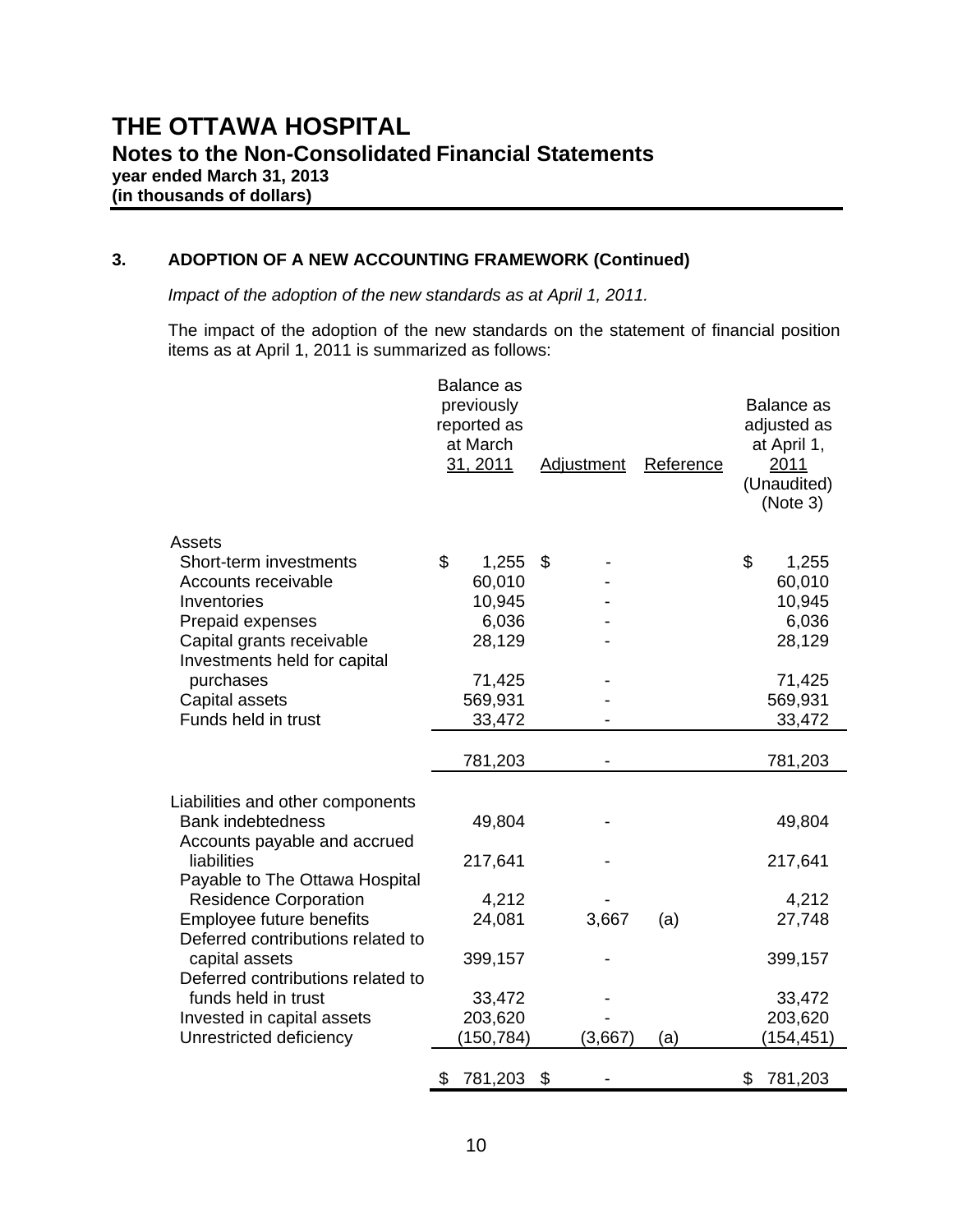**3. ADOPTION OF A NEW ACCOUNTING FRAMEWORK (Continued)** 

*Impact of the adoption of the new standards as at March 31, 2012.* 

The impact of the adoption of the new standards on the statement of financial position items as at March 31, 2012 is summarized as follows:

|                                                                                              | <b>Balance</b> as<br>previously<br>reported as<br>at March 31,<br>2012 | <b>Adjustment</b> | Reference | Balance as<br>adjusted as at<br>March 31,<br>2012<br>(Unaudited)<br>(Note 3) |
|----------------------------------------------------------------------------------------------|------------------------------------------------------------------------|-------------------|-----------|------------------------------------------------------------------------------|
| Assets                                                                                       |                                                                        |                   |           |                                                                              |
| Short-term investments                                                                       | \$<br>1,010                                                            | \$                |           | \$<br>1,010                                                                  |
| Accounts receivable                                                                          | 56,801                                                                 |                   |           | 56,801                                                                       |
| Inventories                                                                                  | 11,800                                                                 |                   |           | 11,800                                                                       |
| Prepaid expenses                                                                             | 5,438                                                                  |                   |           | 5,438                                                                        |
| Capital grants receivable                                                                    | 24,765                                                                 |                   |           | 24,765                                                                       |
| Investments held for capital                                                                 |                                                                        |                   |           |                                                                              |
| purchases                                                                                    | 74,335                                                                 |                   |           | 74,335                                                                       |
| Capital assets                                                                               | 592,143                                                                |                   |           | 592,143                                                                      |
| Funds held in trust                                                                          | 32,749                                                                 |                   |           | 32,749                                                                       |
|                                                                                              | 799,041                                                                |                   |           | 799,041                                                                      |
| Liabilities and other components<br><b>Bank indebtedness</b><br>Accounts payable and accrued | 22,867                                                                 |                   |           | 22,867                                                                       |
| liabilities<br>Payable to The Ottawa Hospital                                                | 237,664                                                                |                   |           | 237,664                                                                      |
| <b>Residence Corporation</b>                                                                 | 4,565                                                                  |                   |           | 4,565                                                                        |
| Employee future benefits<br>Deferred contributions related to                                | 31,237                                                                 | 11,385            | (b)       | 42,622                                                                       |
| capital assets<br>Deferred contributions related to                                          | 412,101                                                                |                   |           | 412,101                                                                      |
| funds held in trust                                                                          | 32,749                                                                 |                   |           | 32,749                                                                       |
| Invested in capital assets                                                                   | 218,668                                                                |                   |           | 218,668                                                                      |
| Unrestricted deficiency                                                                      | (160, 810)                                                             | (11, 385)         | (b)       | (172, 195)                                                                   |
|                                                                                              | \$<br>799,041                                                          | \$                |           | \$<br>799,041                                                                |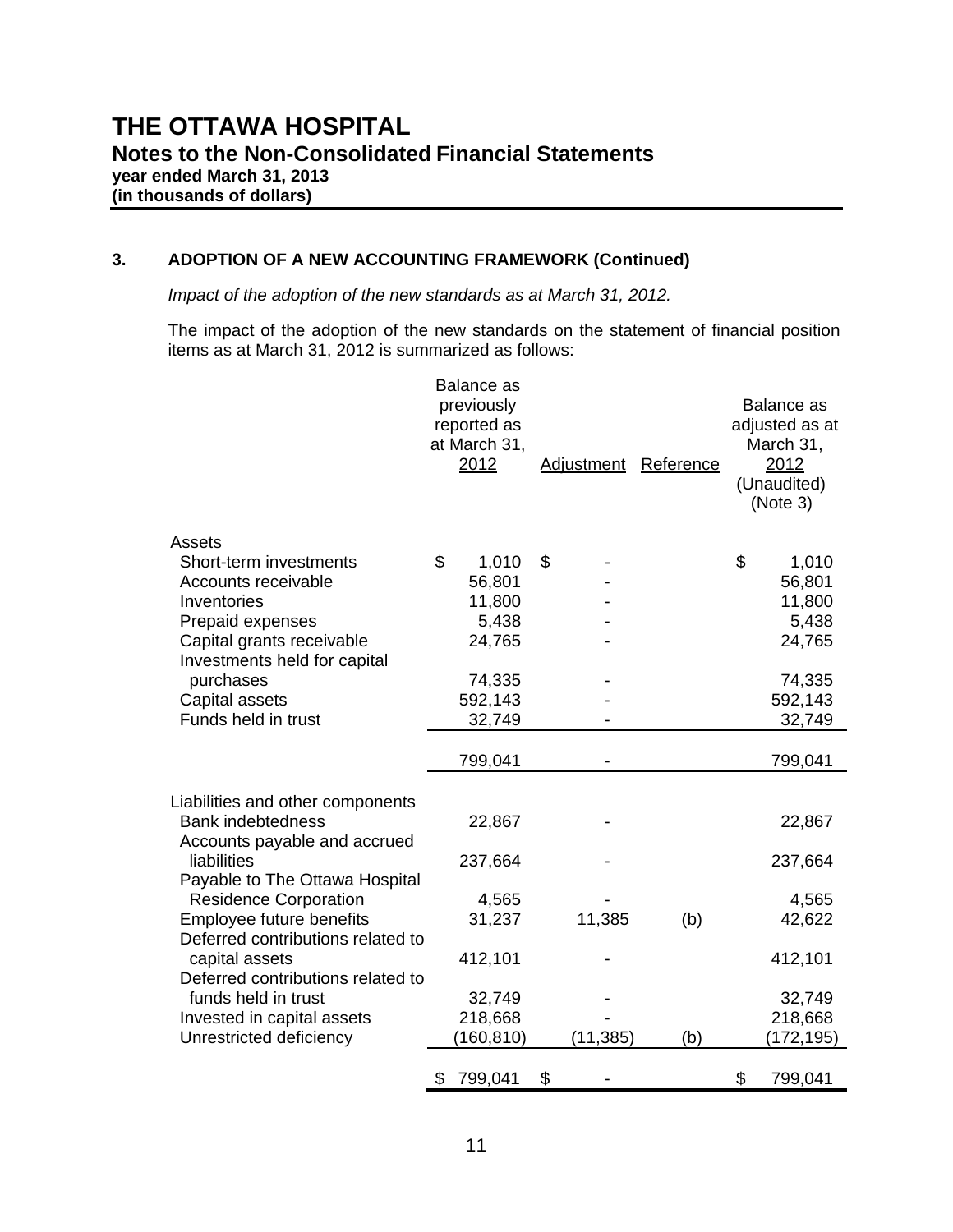# **3. ADOPTION OF A NEW ACCOUNTING FRAMEWORK (Continued)**

*Impact of the adoption of the new standards on the statement of operations for the year ended March 31, 2012.* 

|                                                                          | <b>Balance</b> as<br>previously<br>reported<br>March 31,<br>2012 | Adjustment     | Reference | Balance as<br>adjusted<br>March 31,<br>2012<br>(Unaudited)<br>(Note 3) |
|--------------------------------------------------------------------------|------------------------------------------------------------------|----------------|-----------|------------------------------------------------------------------------|
| Revenue                                                                  | \$1,039,571                                                      |                |           | \$<br>1,039,571                                                        |
| <b>Expenses</b>                                                          |                                                                  |                |           |                                                                        |
| Salaries and wages                                                       | 544,223                                                          | \$             |           | 544,223                                                                |
| Employee benefits                                                        | 141,736                                                          | 7,718          | (c)       | 149,454                                                                |
| Supplies and other                                                       | 123,835                                                          |                |           | 123,835                                                                |
| Medical and surgical                                                     | 59,473                                                           |                |           | 59,473                                                                 |
| Medical staff remuneration                                               | 82,219                                                           |                |           | 82,219                                                                 |
| <b>Drugs</b>                                                             | 54,112                                                           |                |           | 54,112                                                                 |
| Interest                                                                 | 37                                                               |                |           | 37                                                                     |
| Amortization of equipment                                                | 33,021                                                           |                |           | 33,021                                                                 |
|                                                                          | 1,038,656                                                        | -              |           | 1,046,374                                                              |
| Excess of revenue over<br>expenses before the                            |                                                                  |                |           |                                                                        |
| undernoted items                                                         | 915                                                              | (7, 718)       | (c)       | (6,803)                                                                |
| Parking revenues                                                         | 16,650                                                           |                |           | 16,650                                                                 |
| Parking expenses<br>Amortization of deferred<br>contributions related to | (4, 330)                                                         |                |           | (4, 330)                                                               |
| buildings<br>Amortization of buildings and                               | 13,814                                                           |                |           | 13,814                                                                 |
| land improvements                                                        | (22, 027)                                                        |                |           | (22, 027)                                                              |
| Excess (deficiency) of revenue<br>over expenses                          | \$<br>5,022                                                      | \$<br>(7, 718) | (c)       | \$<br>(2,696)                                                          |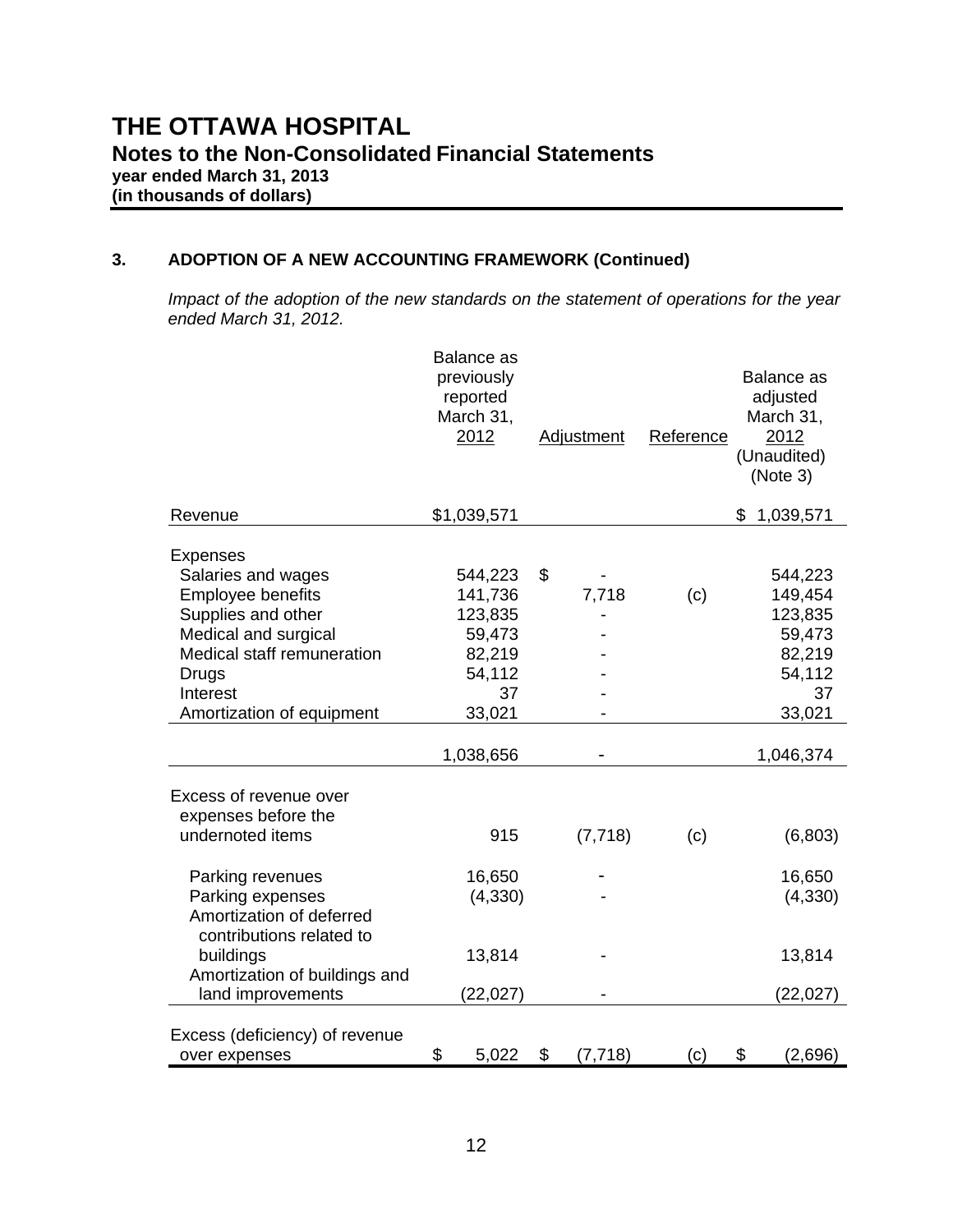## **3. ADOPTION OF A NEW ACCOUNTING FRAMEWORK (Continued)**

*Explanations of adjustments* 

(a) Employee future benefits liability as at April 1, 2011

The Hospital elected at the transition to recognize all unamortized gains and losses and past service costs at the transition date of April 1, 2011; as such, this resulted in an increase of the employee future benefit liability and a decrease of net assets for an amount of \$3,667.

(b) Employee future benefits liability as at March 31, 2012

The Hospital has elected to recognize all unamortized gains and losses into unrestricted net assets at the transition date of April 1, 2011; as such, actuarial losses that were recognized as a liability as at March 31, 2012 are \$11,385.

(c) Employee future benefits expense for the year ended March 31, 2012

The additional expense of \$7,718 represents the net increase of the variance in the employee future benefit liability between March 31, 2012 and April 1, 2011.

## **4. ACCOUNTS AND CAPITAL GRANTS RECEIVABLE**

Accounts receivable:

|                                                                                                                    |    | March 31,<br>2013 | March 31,<br>2012       | April 1,<br>2011        |
|--------------------------------------------------------------------------------------------------------------------|----|-------------------|-------------------------|-------------------------|
|                                                                                                                    |    |                   | (Unaudited)<br>(Note 3) | (Unaudited)<br>(Note 3) |
| Accounts receivable from patients<br>Ministry of Health and Long-Term Care<br>University of Ottawa Heart Institute | \$ | 30,347<br>13,435  | 28,013<br>\$<br>10,266  | \$<br>28,152<br>11,047  |
| (Note 13)                                                                                                          |    | 1,441             | 9,275                   | 8,231                   |
| Ottawa Hospital Research Institute<br>(Note 13)<br>Eastern Ontario Regional Laboratory                             |    | 3,838             | 1,851                   | 1,884                   |
| Association Inc. (Note 13)                                                                                         |    | 4,798             | 1,119                   | 13                      |
| Other                                                                                                              |    | 14,353            | 9,904                   | 13,983                  |
|                                                                                                                    |    | 68,212            | 60,428                  | 63,310                  |
| Less: allowance for doubtful accounts                                                                              |    | (3, 174)          | (3,627)                 | (3,300)                 |
|                                                                                                                    | \$ | 65,038            | 56,801<br>S             | \$<br>60,010            |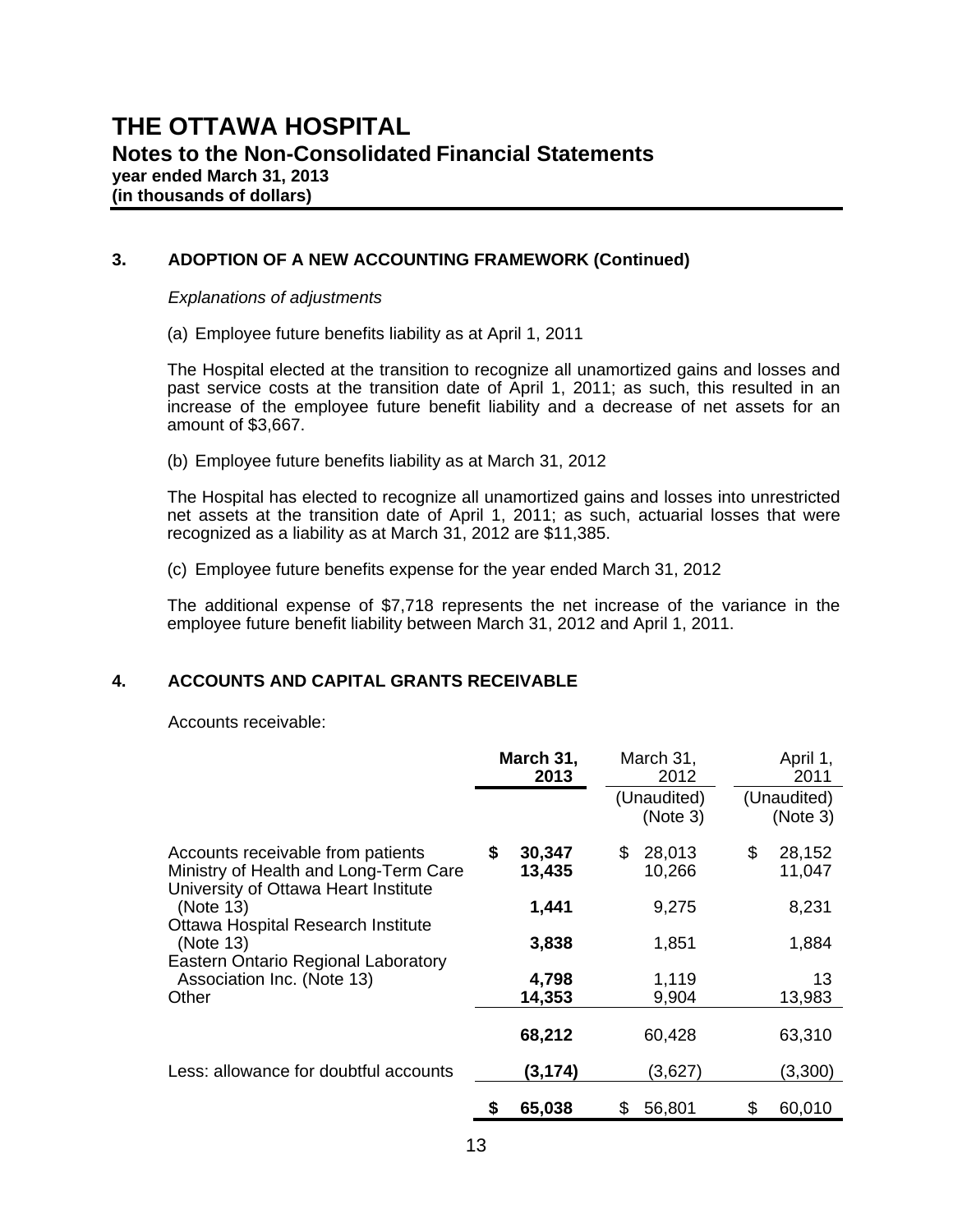# **THE OTTAWA HOSPITAL Notes to the Non-Consolidated Financial Statements year ended March 31, 2013**

**(in thousands of dollars)** 

## **4. ACCOUNTS AND CAPITAL GRANTS RECEIVABLE (Continued)**

Accounts receivable (continued):

An analysis of the age of the Hospital's receivables as at March 31, 2013 is as follows:

|                                                                                   | $0-30$ days    | 31-60 days   | 61-90 days  | Over 90 days | Total           |
|-----------------------------------------------------------------------------------|----------------|--------------|-------------|--------------|-----------------|
| Accounts<br>receivables from<br>patients<br>Ministry of Health                    | \$<br>9,530    | \$<br>8,502  | \$<br>2,766 | \$<br>9,549  | \$<br>30,347    |
| and Long-Term<br>Care                                                             | 7,820          | 713          | 380         | 4,522        | 13,435          |
| Ottawa Hospital<br>Research<br>Institute (Note 13)<br>Eastern Ontario<br>Regional | 3,838          |              |             |              | 3,838           |
| Laboratory<br>Association Inc.<br>(Note 13)<br>University of<br>Ottawa Heart      | 4,798          |              |             |              | 4,798           |
| Institute<br>(Note 13)<br>Other                                                   | 1,441<br>8,709 | 4,043        | 248         | 1,353        | 1,441<br>14,353 |
| Allowance for<br>doubtful accounts                                                | (583)          | (319)        | (104)       | (2, 168)     | (3, 174)        |
|                                                                                   | 35,553<br>\$   | 12,939<br>\$ | \$<br>3,290 | \$<br>13,256 | 65,038<br>\$    |

 The allowance for doubtful accounts relates to accounts receivables from patients and is determined based on prior experience with similar accounts.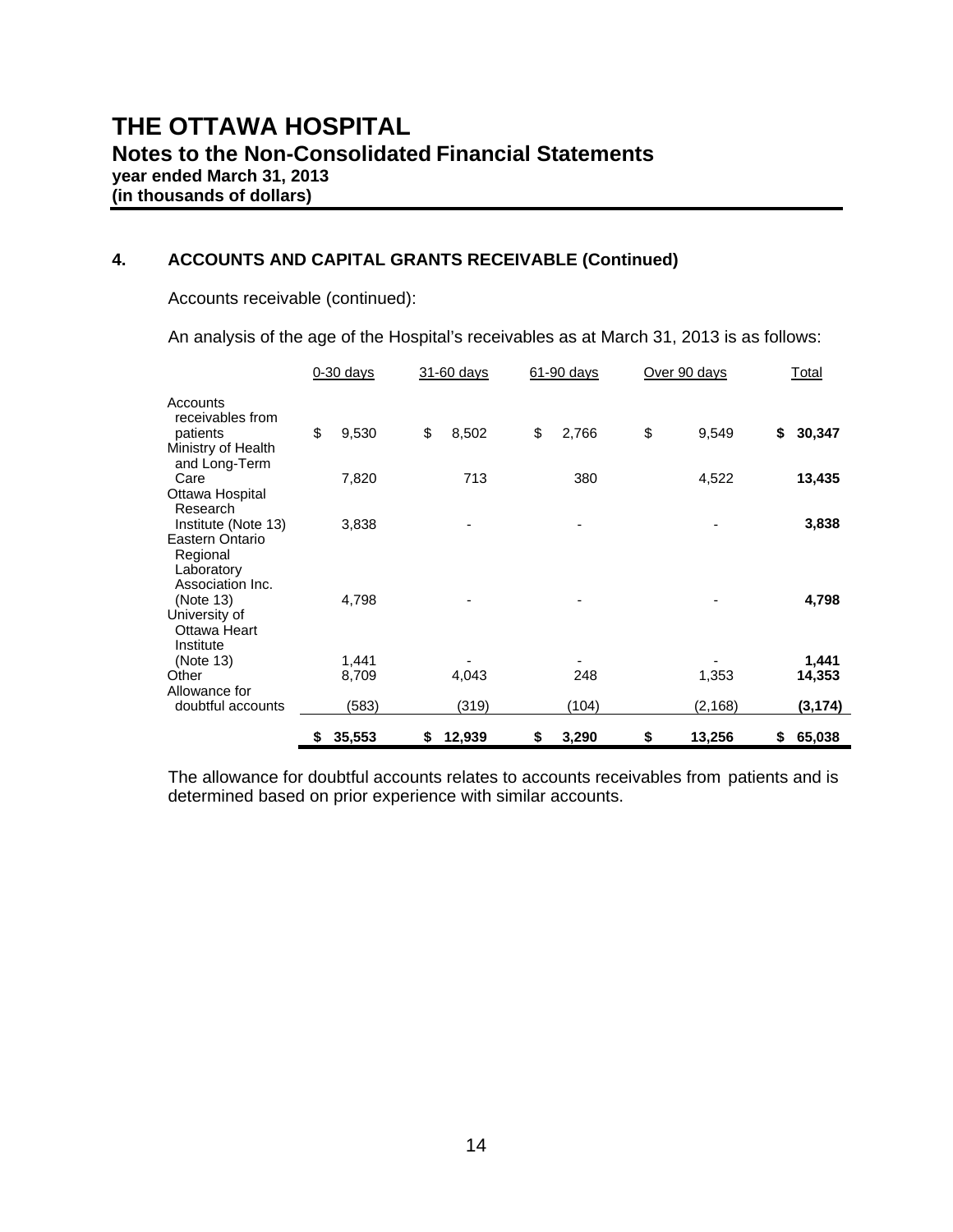## **4. ACCOUNTS AND CAPITAL GRANTS RECEIVABLE (Continued)**

#### Capital grants receivable

Capital grants receivable relate to grants restricted in use for capital asset acquisitions or projects, which have been approved by the funder and are receivable by the Hospital at year-end. These amounts have also been included in deferred contributions related to capital assets.

|                                                                                           | March 31,<br>2013 | March 31,<br>2012       | April 1,<br>2011        |
|-------------------------------------------------------------------------------------------|-------------------|-------------------------|-------------------------|
|                                                                                           |                   | (Unaudited)<br>(Note 3) | (Unaudited)<br>(Note 3) |
| The Ottawa Hospital Foundation<br>(Note 13)<br><b>Eastern Ontario Regional Laboratory</b> | \$<br>3,694       | \$<br>6,261             | \$<br>9,015             |
| Association Inc. (Note 13)                                                                | 7,834             | 7,834                   | 7,834                   |
| University of Ottawa                                                                      |                   | 477                     | 2,112                   |
| Ministry of Health and Long-Term Care<br>Ottawa Hospital Research Institute               |                   |                         | 8,035                   |
| (Note 13)                                                                                 |                   | 9,873                   |                         |
| Children's Hospital of Eastern Ontario                                                    |                   | 143                     | 1,164                   |
| Other                                                                                     | (131)             | 177                     | (31)                    |
|                                                                                           | \$<br>11,397      | \$<br>24,765            | \$<br>28,129            |

## **5. CAPITAL ASSETS**

|                                                                                                                            |                                                                 | March 31,<br>2013                                                  |                                                            |
|----------------------------------------------------------------------------------------------------------------------------|-----------------------------------------------------------------|--------------------------------------------------------------------|------------------------------------------------------------|
|                                                                                                                            | Cost                                                            | Accumulated<br>Amortization                                        | Net Book<br>Value                                          |
| Land<br>Land improvements<br><b>Buildings</b><br>Building service equipment<br>Major equipment<br>Construction in progress | \$<br>1,618<br>5,336<br>656,028<br>128,352<br>327,086<br>30,473 | \$<br>۰<br>5,258<br>234,211<br>80,140<br>236,346<br>$\blacksquare$ | \$<br>1,618<br>78<br>421,817<br>48,212<br>90,740<br>30,473 |
|                                                                                                                            | \$1,148,893                                                     | 555,955<br>S                                                       | 592,938<br>S                                               |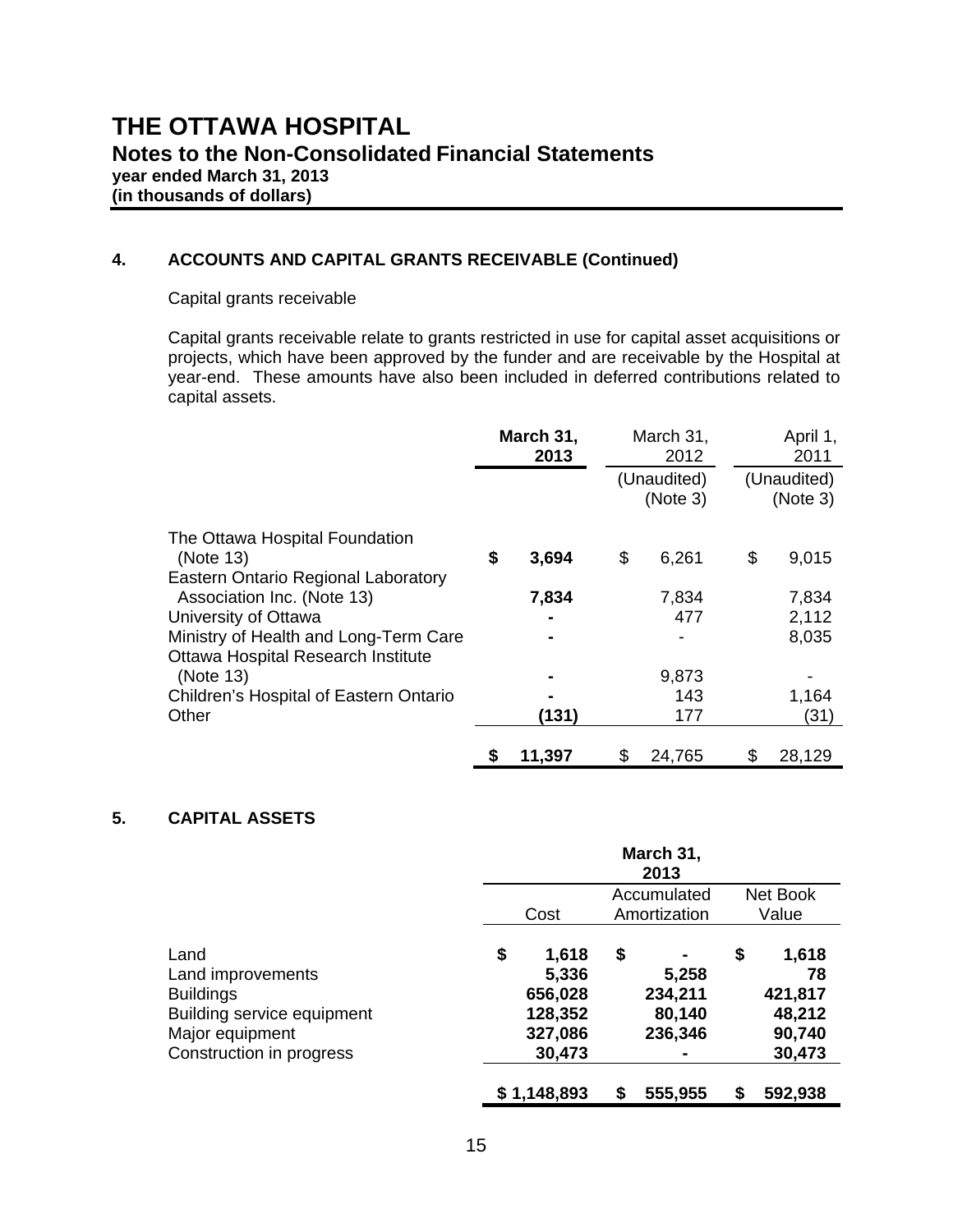# **THE OTTAWA HOSPITAL Notes to the Non-Consolidated Financial Statements year ended March 31, 2013**

**(in thousands of dollars)** 

## **5. CAPITAL ASSETS (Continued)**

|                                                                          |                                 | April 1,<br>2011                                 |                               |                               |
|--------------------------------------------------------------------------|---------------------------------|--------------------------------------------------|-------------------------------|-------------------------------|
|                                                                          | Cost                            | Net Book<br>Accumulated<br>Value<br>Amortization |                               |                               |
|                                                                          | (Unaudited)<br>(Note 3)         |                                                  |                               | (Unaudited)<br>(Note 3)       |
| Land<br>Land improvements<br><b>Buildings</b><br><b>Building service</b> | \$<br>1,618<br>5,336<br>652,658 | \$<br>5,206<br>217,073                           | \$<br>1,618<br>130<br>435,585 | \$<br>1,618<br>183<br>384,635 |
| equipment                                                                | 116,405                         | 74,650                                           | 41,755                        | 29,527                        |
| Major equipment<br>Construction                                          | 566,037                         | 471,050                                          | 94,987                        | 82,754                        |
| in progress                                                              | 18,068                          |                                                  | 18,068                        | 71,214                        |
|                                                                          | \$1,360,122                     | \$<br>767,979                                    | \$<br>592,143                 | 569,931<br>\$                 |

Cost and accumulated amortization of capital assets at April 1, 2011 amounted to \$1,283,601 and \$713,670 respectively.

## **6. BANK INDEBTEDNESS**

The Hospital has an available line of credit of \$24,000 with its corporate bankers, of which no amount was drawn against at March 31, 2013 (March 31, 2012 - \$NIL, 2011 - \$NIL). This line of credit is unsecured and bears interest at prime. The Hospital also had an overdraft of \$NIL (March 31, 2012 - \$22,867, 2011 - \$49,804) that was borrowed against investments held for capital purchases.

## **7. EMPLOYEE FUTURE BENEFITS**

The Hospital offers a defined benefit plan which provides extended health care and dental insurance benefits to certain of its employees and extends this coverage to the post-retirement period. The most recent actuarial valuation of employee future benefits was completed as at March 31, 2013.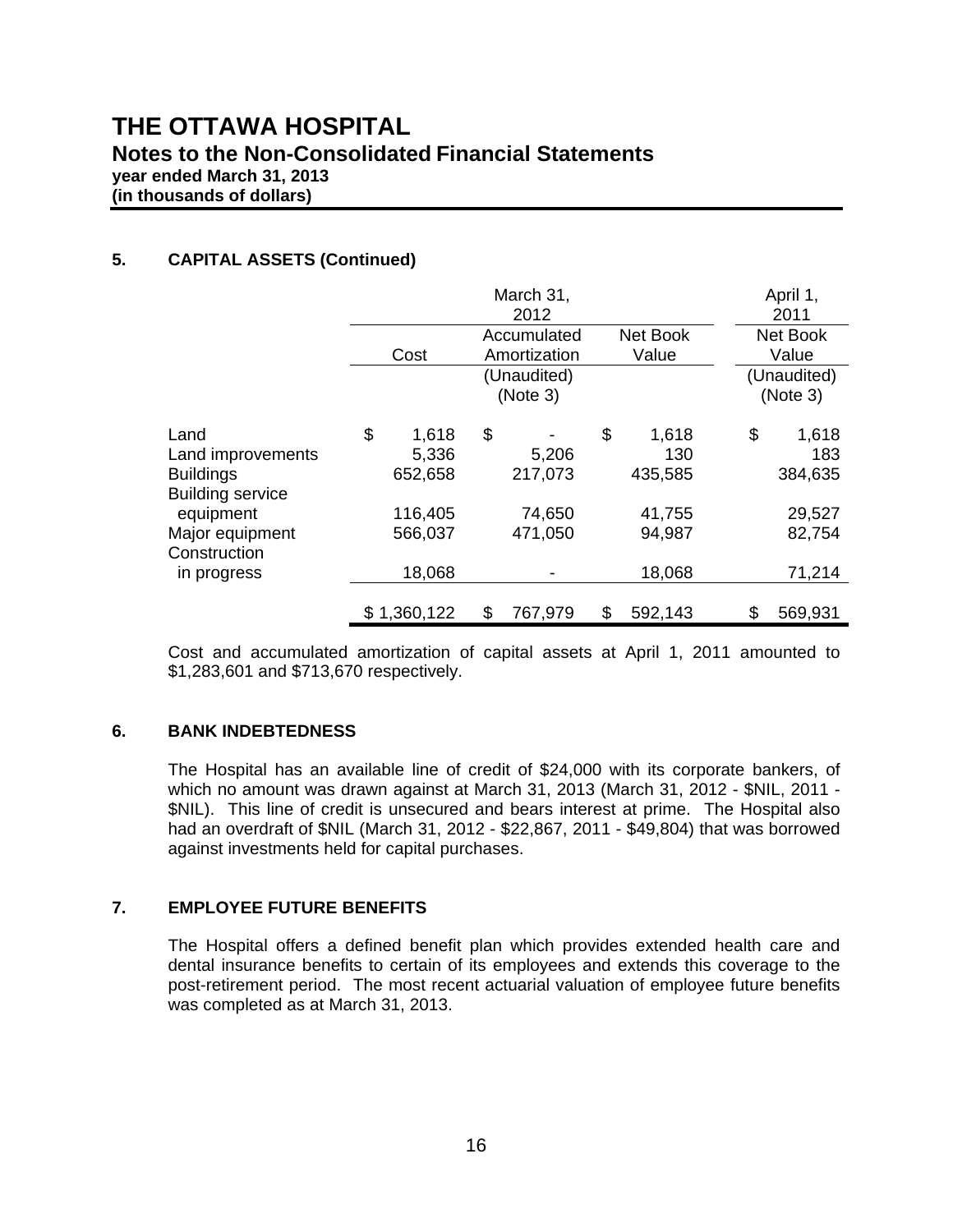## **7. EMPLOYEE FUTURE BENEFITS (Continued)**

At March 31, the Hospital's liability associated with the benefit plan is as follows:

|                                   | March 31,<br>2013 | March 31,<br>2012       | April 1,<br>2011        |
|-----------------------------------|-------------------|-------------------------|-------------------------|
|                                   |                   | (Unaudited)<br>(Note 3) | (Unaudited)<br>(Note 3) |
| Accrued benefit obligation        | 49,690<br>5       | 44,506<br>S             | \$27,748                |
| Unamortized experience losses     | (5,883)           | (1,884)                 |                         |
| Employee future benefit liability | 43,807            | 42,622<br>S             | \$27,748                |

The Hospital's defined benefit plan is not funded, resulting in a plan deficit equal to the accrued benefit obligation.

The significant actuarial assumptions adopted in estimating the Hospital's accrued benefit obligations are as follows:

|                                                                             | March 31,<br>2013 | March 31,<br>2012       | April 1,<br>2011        |
|-----------------------------------------------------------------------------|-------------------|-------------------------|-------------------------|
|                                                                             |                   | (Unaudited)<br>(Note 3) | (Unaudited)<br>(Note 3) |
| Discount rate to determine accrued                                          |                   |                         |                         |
| benefit obligation                                                          | 3.94%             | 4.69%                   | 5.63%                   |
| Dental cost increases                                                       | 3.50%             | 3.50%                   | 3.50%                   |
| Extended healthcare cost escalations,<br>decreasing by 0.5% per annum to an |                   |                         |                         |
| ultimate rate of 4.5% thereafter                                            | 7.50%             | 7.50%                   | 7.50%                   |
| Expected average remaining service life                                     |                   |                         |                         |
| of employees                                                                | 15 years          | 15 years                | 15 years                |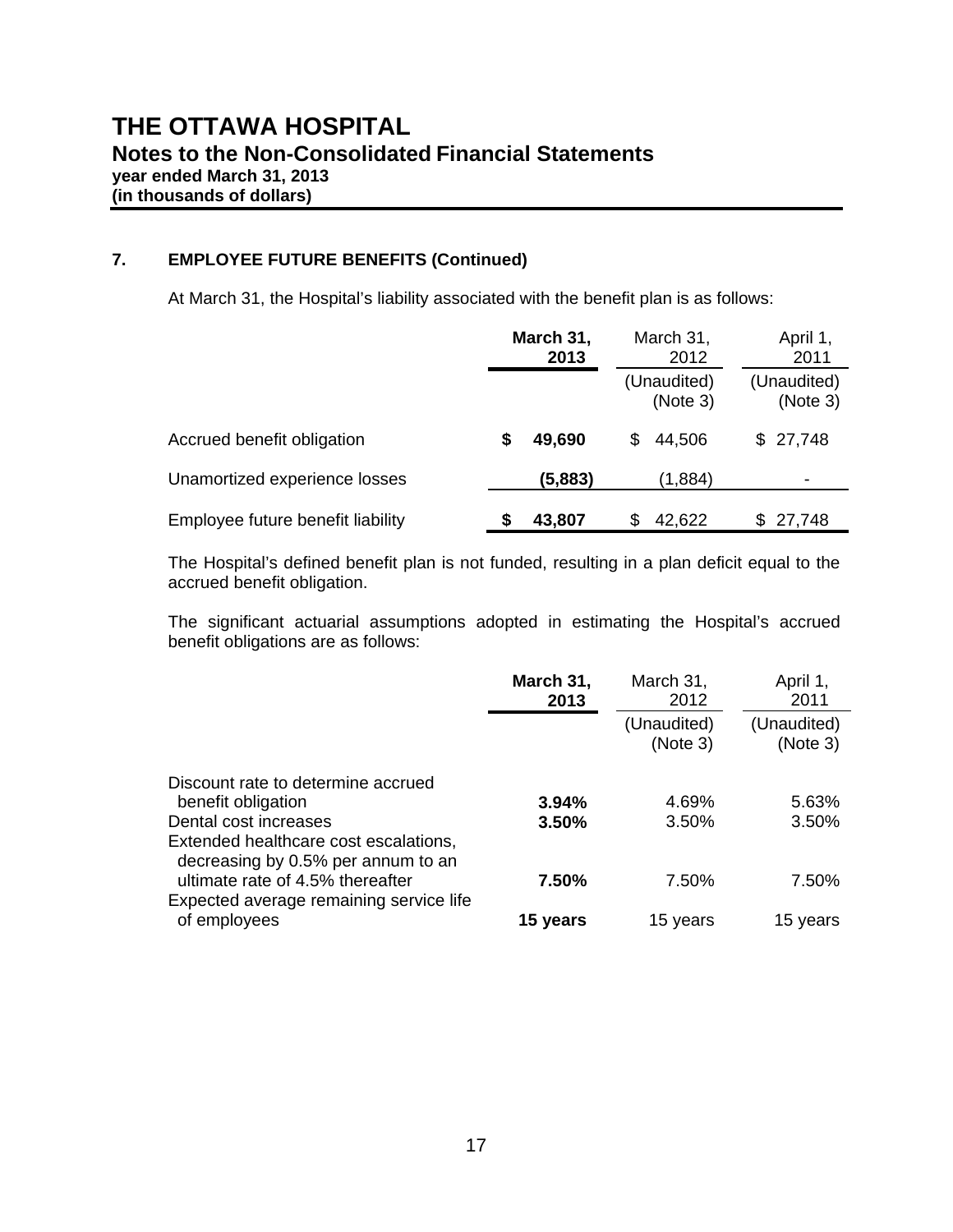## **7. EMPLOYEE FUTURE BENEFITS (Continued)**

The employee future benefit liability change for the year ended March 31, 2013 is \$1,185 (2012 - \$14,874). This amount is comprised of:

|                                                          | March 31,<br>2013 |         | March 31,<br>2012 |                         |
|----------------------------------------------------------|-------------------|---------|-------------------|-------------------------|
|                                                          |                   |         |                   | (Unaudited)<br>(Note 3) |
| Additional benefit expense                               | \$                | 3,585   | \$                | 16,985                  |
| Benefit payments made by the Hospital<br>during the year |                   | (2,400) |                   | (2, 111)                |
|                                                          | \$                | 1,185   | \$                | 14,874                  |

## **8. DEFERRED CONTRIBUTIONS**

Related to funds held in trust

Deferred contributions related to funds held in trust represent the aggregate balance of funds held in trust for third parties.

The changes in the deferred balance for the year are as follows:

|                                                                               | March 31,<br>2013 | March 31,<br>2012       |
|-------------------------------------------------------------------------------|-------------------|-------------------------|
|                                                                               |                   | (Unaudited)<br>(Note 3) |
| Balance, beginning of year                                                    | 32,749<br>S       | 33,472<br>\$            |
| Add contributions received during the year<br>Interest earned during the year | 12,154<br>41      | 10,987<br>35            |
| Less disbursements made during the year                                       | (11,705)          | (11,745)                |
|                                                                               | 33,239            | S<br>32,749             |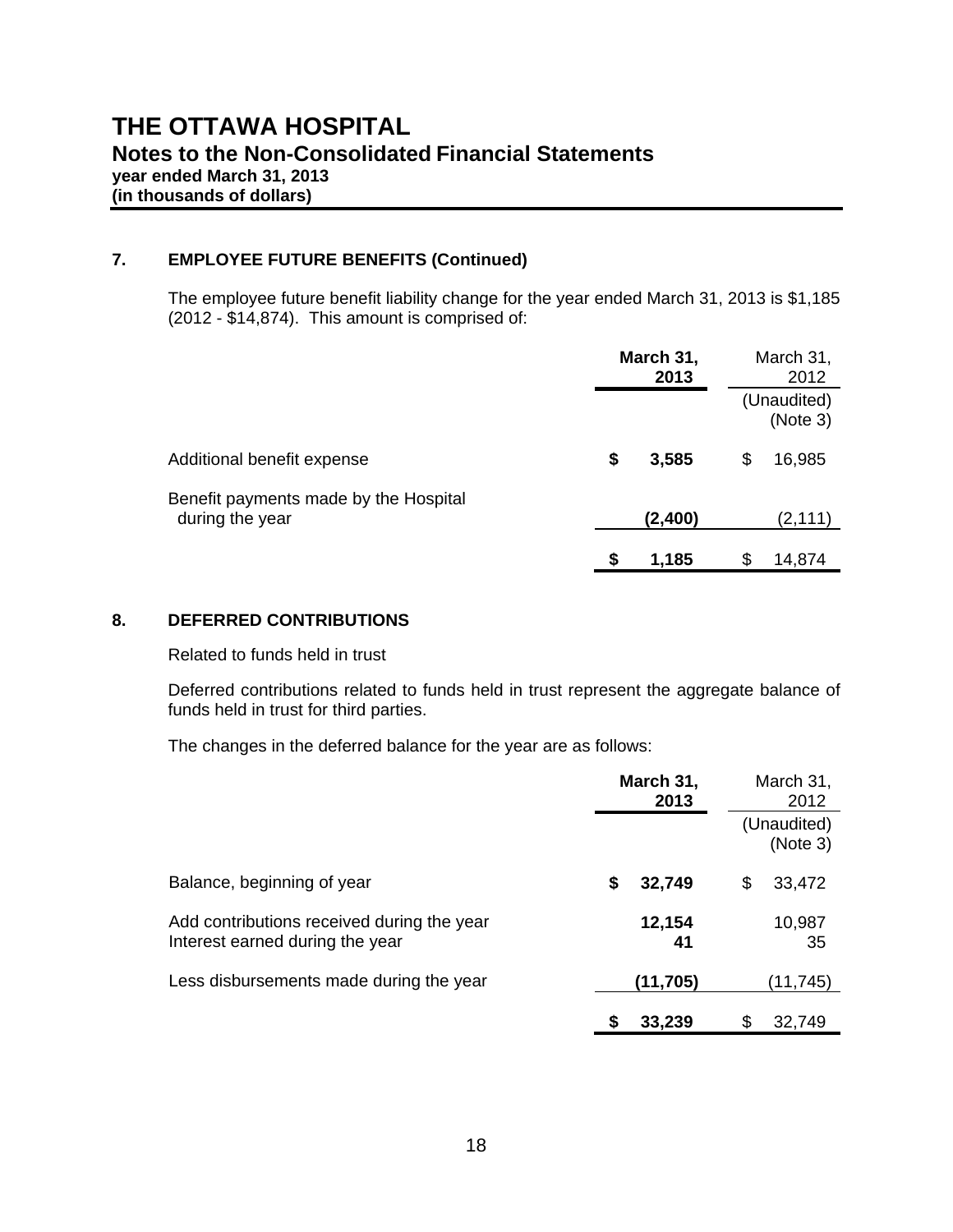## **8. DEFERRED CONTRIBUTIONS (Continued)**

Related to capital assets

Deferred contributions related to capital assets represent the unamortized amount and unspent amount of donations and grants received for the purchase of capital assets. The amortization of capital contributions is recorded as revenue in the statement of operations.

The changes in the deferred balance for the year are as follows:

|                                            | March 31,<br>2013 | March 31,<br>2012       |
|--------------------------------------------|-------------------|-------------------------|
|                                            |                   | (Unaudited)<br>(Note 3) |
| Balance, beginning of year                 | \$412,101         | \$399,157               |
| Add contributions received during the year | 21,728            | 32,135                  |
| Less amounts amortized for equipment       | (4,920)           | (5,377)                 |
| Less amounts amortized for buildings       | (13,617)          | (13,814)                |
|                                            | \$415,292         | \$412,101               |

The balance of unamortized and unspent capital contributions consists of the following:

|                                                                                 | March 31,<br>2013 | March 31,<br>2012       | April 1,<br>2011        |
|---------------------------------------------------------------------------------|-------------------|-------------------------|-------------------------|
|                                                                                 |                   | (Unaudited)<br>(Note 3) | (Unaudited)<br>(Note 3) |
| Unamortized capital contributions<br>(Note 10)<br>Unspent capital contributions | 367,587<br>47,705 | \$373,475<br>38,626     | 366,311<br>S.<br>32,846 |
|                                                                                 | 415,292           | \$412,101               | 399,157<br>SS.          |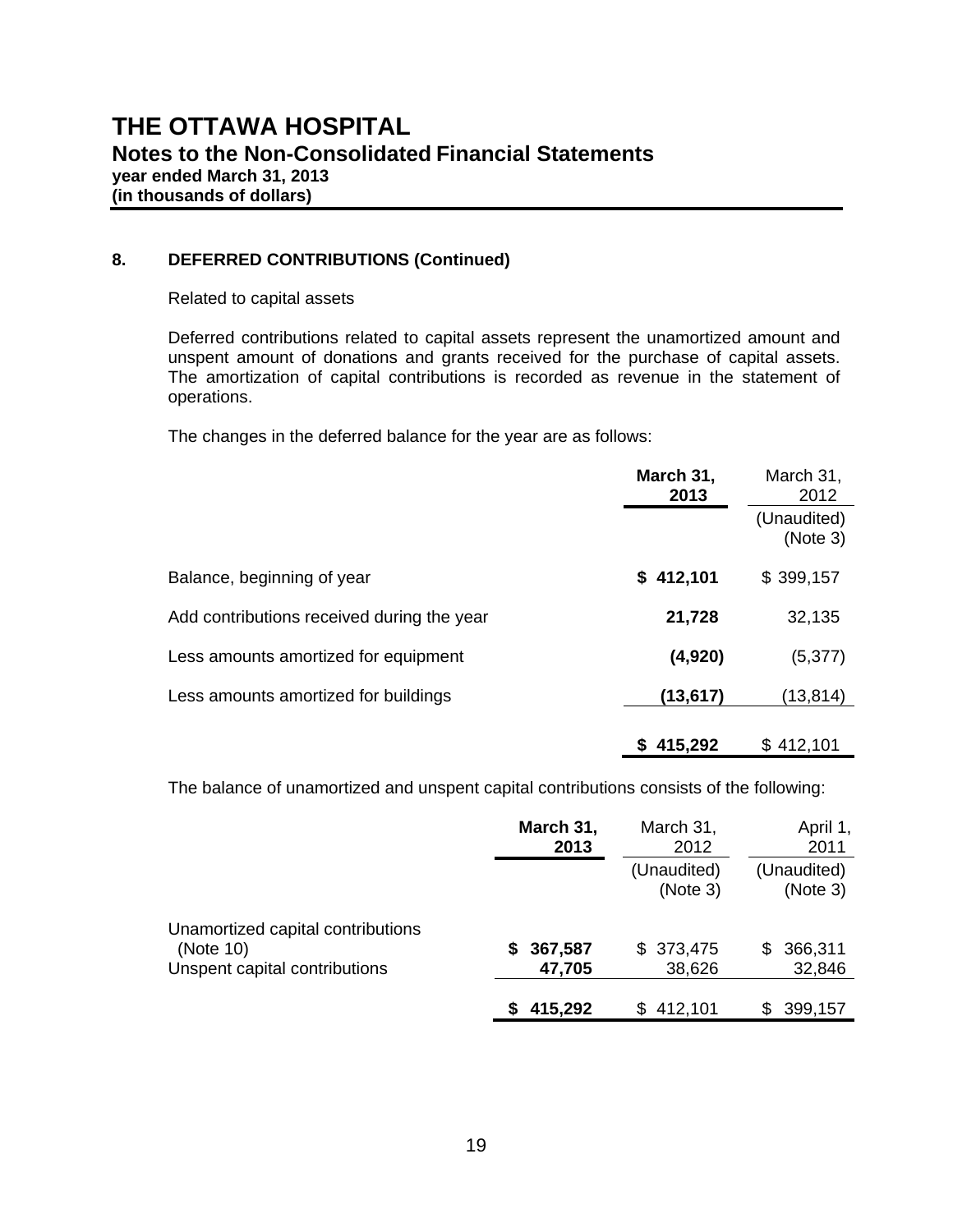## **9. CAPITAL DISCLOSURES**

 The Hospital defines capital as its unrestricted net assets and its net assets invested in capital assets. The Hospital currently has an accumulated deficiency of unrestricted net assets due to past operations. As profitable operations are achieved, this deficiency of unrestricted net assets will be reduced. Once the deficiency in unrestricted net assets is eliminated, the objective of the Hospital with respect to its unrestricted net assets is to fund future operations. The purpose of the net assets invested in capital assets is to fund the past acquisition of capital assets required for operational purposes.

The Hospital is not subject to externally imposed capital requirements and its overall strategy with respect to capital remains unchanged from the prior year.

## **10. INVESTED IN CAPITAL ASSETS**

Invested in capital assets is calculated as follows:

|                                                                             | March 31,<br>2013 | March 31,<br>2012       | April 1,<br>2011        |
|-----------------------------------------------------------------------------|-------------------|-------------------------|-------------------------|
|                                                                             |                   | (Unaudited)<br>(Note 3) | (Unaudited)<br>(Note 3) |
| Capital assets<br>Amounts financed by:<br>Deferred contributions related to | 592,938<br>S.     | \$592,143               | \$569,931               |
| capital assets (Note 8)                                                     | (367,587)         | (373,475)               | (366,311)               |
|                                                                             | 225,351           | 218,668                 | 203,620                 |

Net change in invested in capital assets is calculated as follows:

|                                                                                                                                                                                             | March 31,<br>2013                         | March 31,<br>2012        |
|---------------------------------------------------------------------------------------------------------------------------------------------------------------------------------------------|-------------------------------------------|--------------------------|
|                                                                                                                                                                                             |                                           | (Unaudited)<br>(Note 3)  |
| Purchase of capital assets<br>Amounts funded by deferred contributions<br>Proceeds on disposal of equipment<br>Loss on disposal of capital assets<br>Amortization of deferred contributions | 58,609<br>\$<br>(12, 649)<br>(20)<br>(74) | \$<br>77,260<br>(26,355) |
| related to capital assets<br>Amortization of capital assets                                                                                                                                 | 18,537<br>(57,720)                        | 19,191<br>(55,048)       |
|                                                                                                                                                                                             | \$<br>6,683                               | 15,048<br>S              |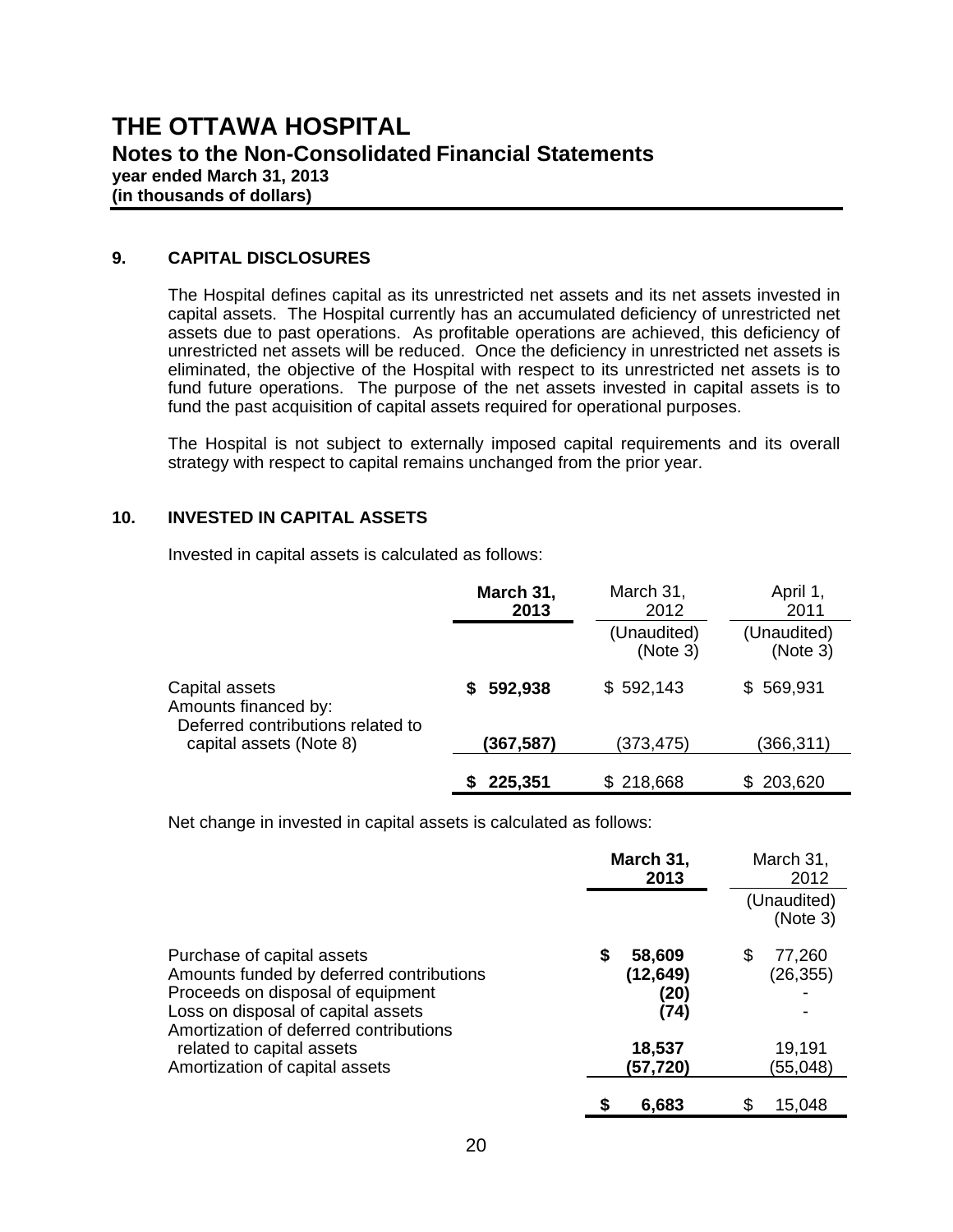## **10. INVESTED IN CAPITAL ASSETS (Continued)**

Investments held for capital purchases relates to funding received and restricted for the purpose of capital expenditures. The funds are held with the Hospital's bank and are classified as long-term as the associated cash outflow is not expected to occur within one year.

## **11. PENSION PLAN**

 Substantially all of the employees of the Hospital are members of the Healthcare of Ontario Pension Plan (the "Plan"), which is a multi-employer defined benefit pension plan available to all eligible employees of the participating members of the Ontario Hospital Association. Contributions to the Plan made during the year by the Hospital on behalf of its employees amounted to \$44,045 (2012 - \$46,216) and are included in the statement of operations.

 In consultation with its actuaries, pension expense is based on Plan management's best estimates, of the amount required to provide a high level of assurance that benefits will be fully represented by fund assets at retirement, as provided by the Plan. The funding objective is for employer contributions to the Plan to remain a constant percentage of employees' contributions.

 Variances between actuarial funding estimates and actual experience may be material and any differences are generally to be funded by the participating members. The most recent triennial actuarial valuation of the Plan as at December 31, 2012 indicates the plan is fully funded.

## **12. FINANCIAL INSTRUMENTS**

## *Establishing fair value*

The carrying value of accounts receivable, accounts payable and accrued liabilities, and payable to The Ottawa Hospital Residence Corporation approximates their fair value because of the relatively short period to maturity of the instruments.

The fair value of capital grants receivable is not determinable as there are no fixed repayment terms.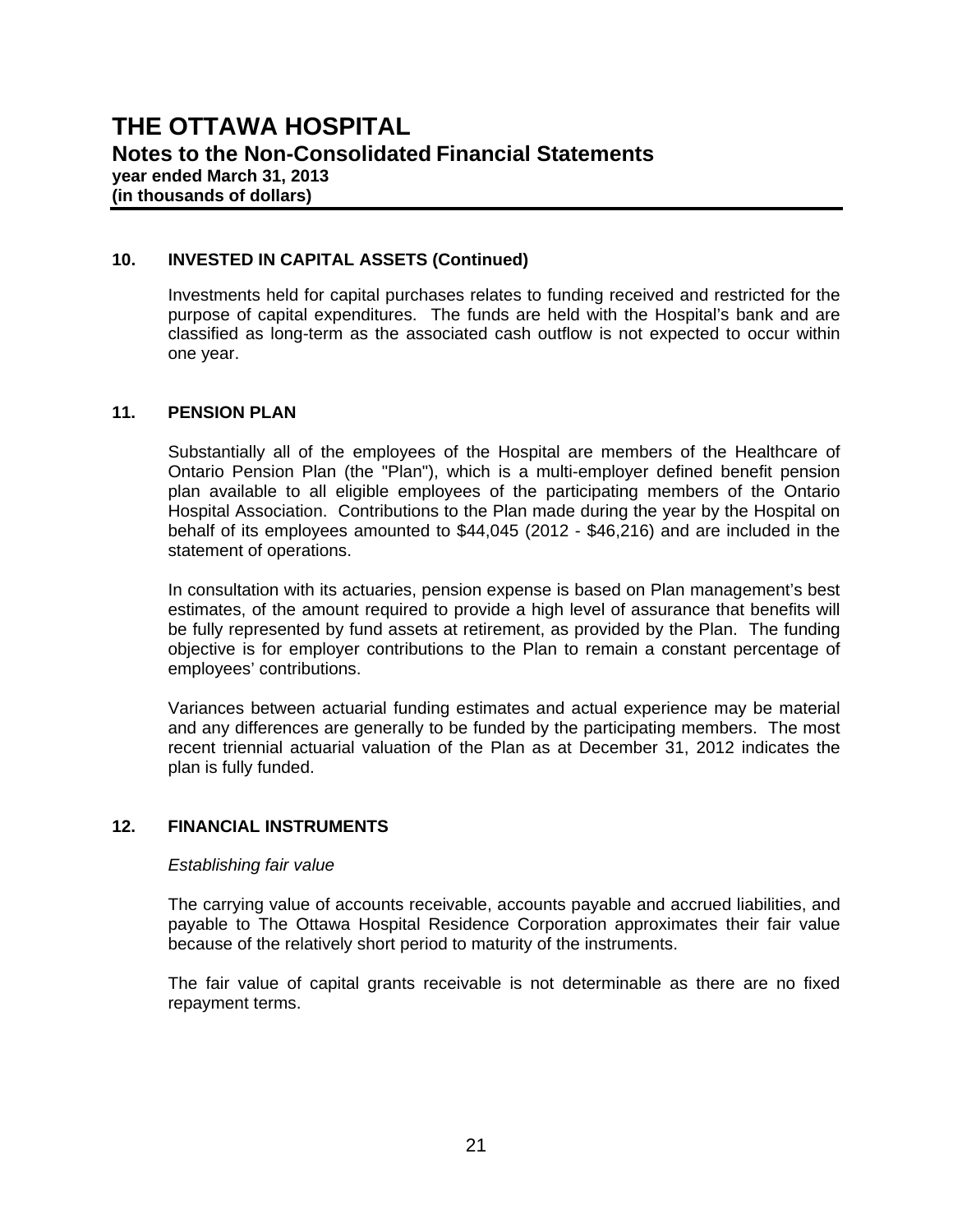## **12. FINANCIAL INSTRUMENTS (Continued)**

#### *Establishing fair value (Continued)*

 The fair value of guarantees and letters of credit are based on fees currently charged for similar agreements or on the estimated cost to terminate them or otherwise settle the obligations with the counterparties at the reported borrowing date. In situations in which there is no market for these guarantees and they were issued without explicit costs, it is not practicable to determine their fair value with sufficient reliability. Unless otherwise noted, it is management's opinion that the Hospital is not subject to significant interest or currency risk arising from these instruments.

#### *Fair value hierarchy*

 The following provides an analysis of financial instruments that are measured subsequent to initial recognition at fair value, grouped into Levels 1 to 3 based on the degree to which the fair value is observable:

- Level 1 fair value measurements are those derived from quoted prices (unadjusted) in active markets for identical assets or liabilities;
- Level 2 fair value measurements are those derived from inputs other than quoted prices included within Level 1 that are observable for the asset or liability, either directly (i.e. as prices) or indirectly (i.e. derived from prices); and,
- Level 3 fair value measurements are those derived from valuation techniques that include inputs for the asset or liability that are not based on observable market data (unobservable inputs).

The fair value hierarchy requires the use of observable market inputs whenever such inputs exist. A financial instrument is classified to the lowest level of the hierarchy for which a significant input has been considered in measuring fair value.

Cash, short-term investments, investments held for capital purchases, funds held in trust and bank indebtedness are Level 1 fair values.

## *Credit risk*

 Credit risk relates to the potential that one party to a financial instrument will fail to discharge an obligation and incur a financial loss. The Hospital is exposed to credit risk on its accounts receivable as disclosed in Note 4. Management believes its allowance for doubtful accounts is sufficient on its receivables from patients and has implemented collection recovery procedures to mitigate its credit risk.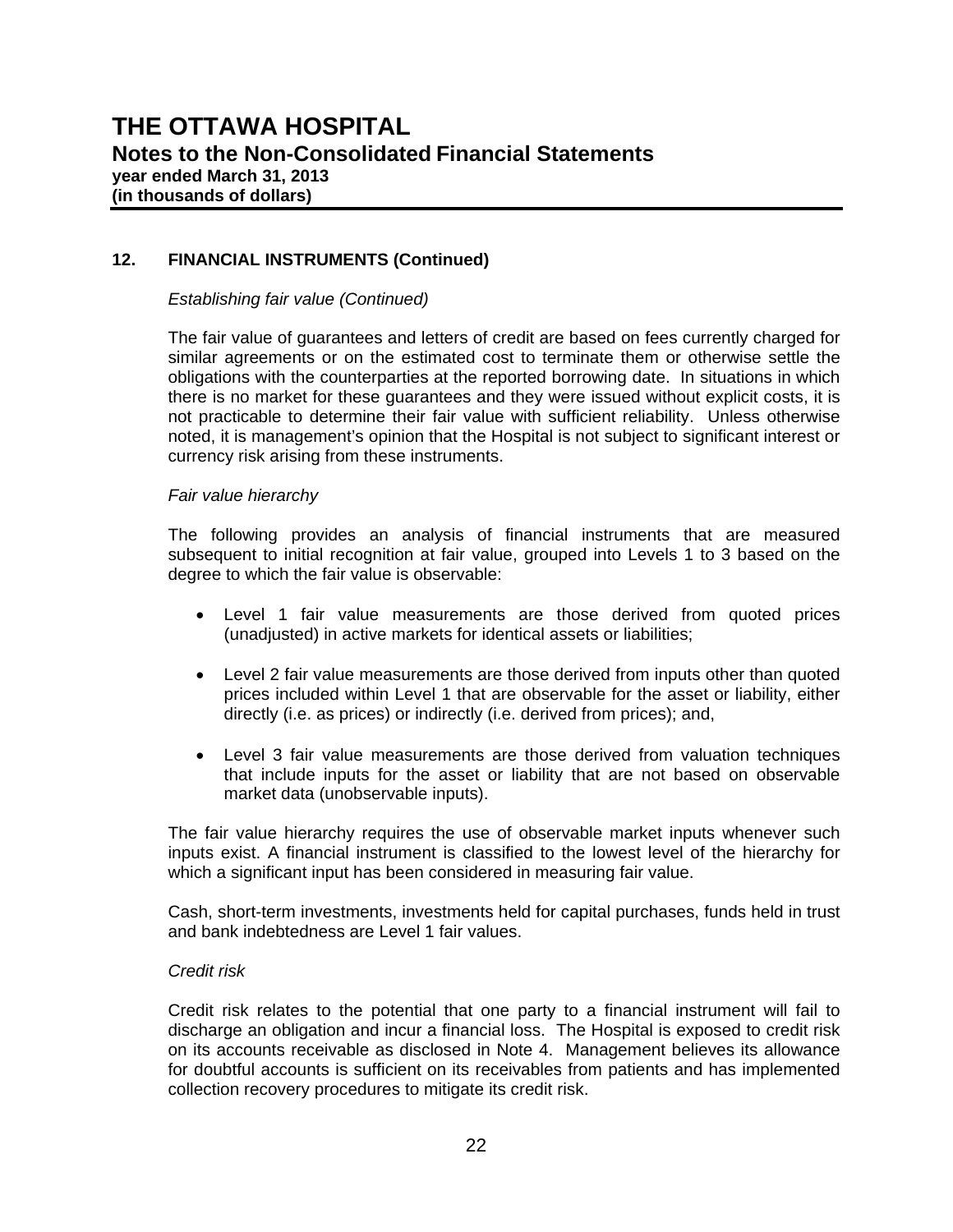## **13. RELATED ENTITIES**

The Ottawa Hospital Foundation:

 The Hospital has an economic interest in The Ottawa Hospital Foundation (the "Foundation"), a tax-exempt entity without share capital incorporated under the laws of Ontario. The Foundation was established to raise, receive, maintain and manage funds to be distributed towards various programs and capital projects of the Hospital.

 During the year, the Hospital received \$8,137 (2012 - \$11,608) from the Foundation. As at March 31, 2013, the Hospital had a capital grant receivable from the Foundation amounting to \$3,694 (March 31, 2012 - \$6,261, April 1, 2011 - \$9,015) and an endowment receivable of \$530 (March 31, 2012 - \$531, April 1, 2011 - \$350). In addition, the Foundation donated gifts-in-kind to the Hospital, which were recorded by the Hospital at no value. The Hospital provides the Foundation with office premises without charge.

University of Ottawa Heart Institute:

 The Hospital exercises control over the University of Ottawa Heart Institute, a taxexempt charity, incorporated under the laws of Ontario.

 The University of Ottawa Heart Institute provides cardiac services to the patients of the Hospital. Pursuant to the Public Hospitals Act, the Hospital is ultimately responsible for the health care of patients and, all patients at the University of Ottawa Heart Institute are acknowledged to be patients of the Hospital.

 The business relationship between the Hospital and the University of Ottawa Heart Institute is governed by a service agreement pursuant to which clinical and administrative support is provided at fair market value, and premises provided at no charge by the Hospital.

 The intent of the service agreement is that any deficit incurred by either party shall be managed by the party incurring the deficit. The University of Ottawa Heart Institute has an accumulated unrestricted net asset deficiency of \$10,744 at March 31, 2013 (March 31, 2012 - \$10,641, April 1, 2011 - \$8,822).

 As at March 31, 2013, the Hospital had a receivable from the University of Ottawa Heart Institute amounting to \$1,441 (March 31, 2012 - \$9,275, April 1, 2011 - \$8,231), bearing interest at prime. This receivable has no fixed terms of repayment.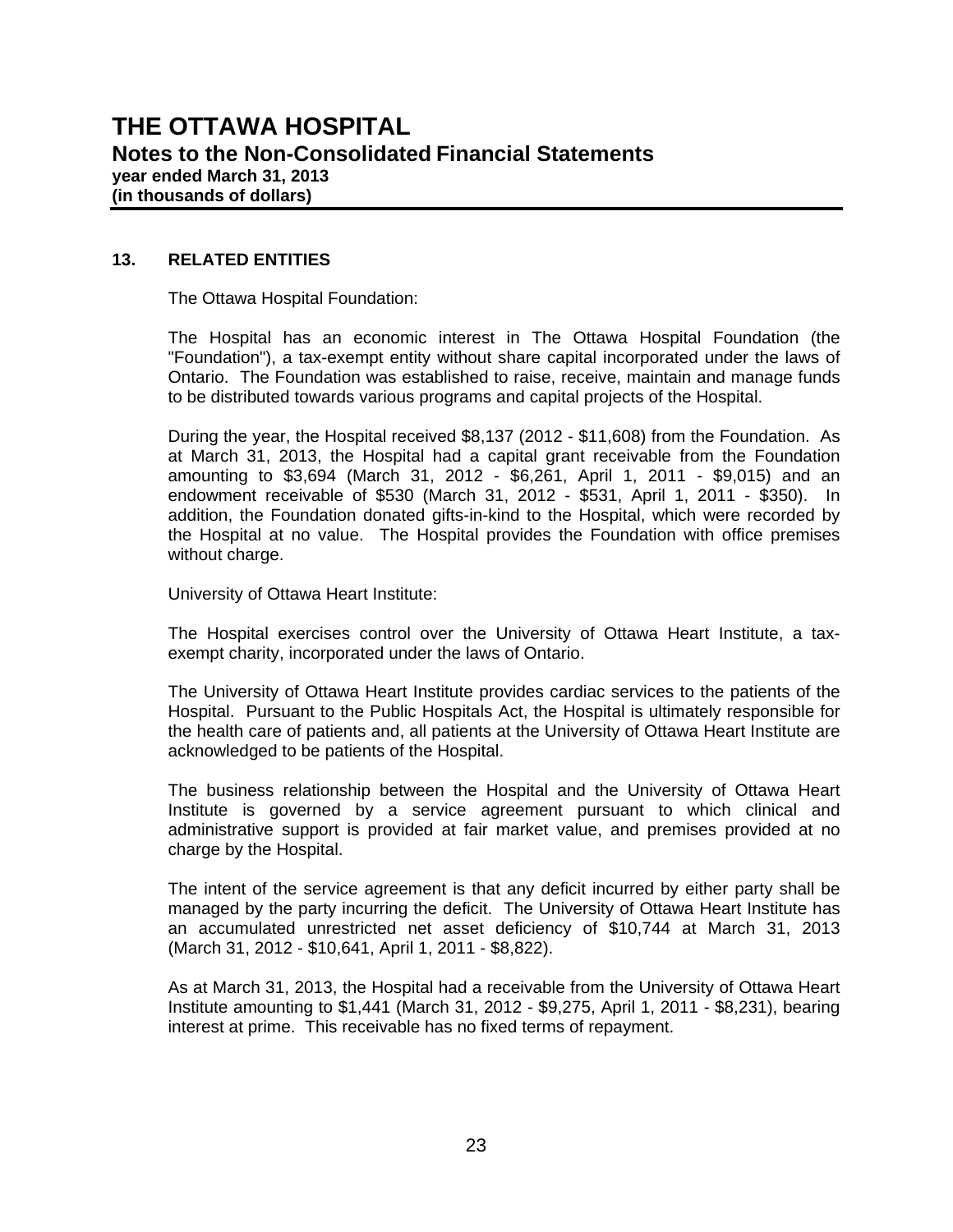# **13. RELATED ENTITIES (Continued)**

University of Ottawa Heart Institute (Continued)

The summarized assets, liabilities and results of operations for the University of Ottawa Heart Institute are as follows:

|                                                           | March 31,<br>2013 |                             | March 31,<br>2012 |                            | April 1,<br>2011      |  |
|-----------------------------------------------------------|-------------------|-----------------------------|-------------------|----------------------------|-----------------------|--|
|                                                           |                   |                             |                   | (Unaudited)                | (Unaudited)           |  |
| Financial position:<br><b>Total assets</b>                | \$                | 61,607                      | \$                | 70,681                     | \$<br>68,868          |  |
| <b>Total liabilities</b><br>Net assets                    | \$                | 60,721<br>886               | \$                | 69,862<br>819              | \$<br>67,054<br>1,814 |  |
|                                                           | S                 | 61,607                      | \$                | 70,681                     | \$<br>68,868          |  |
| Results of operations:<br>Total revenue<br>Total expenses |                   | \$162,169<br>162,102        |                   | \$156,974<br>157,627       |                       |  |
| Excess (deficiency) of revenue over<br>expenses           | \$                | 67                          | \$                | (653)                      |                       |  |
| Cash flows:<br>Operating<br>Investing<br>Financing        | \$                | (4, 379)<br>(2, 404)<br>180 | \$                | 6,925<br>(4, 324)<br>1,745 |                       |  |
| Cash flows for the year                                   | 55                | (6, 603)                    | \$                | 4,346                      |                       |  |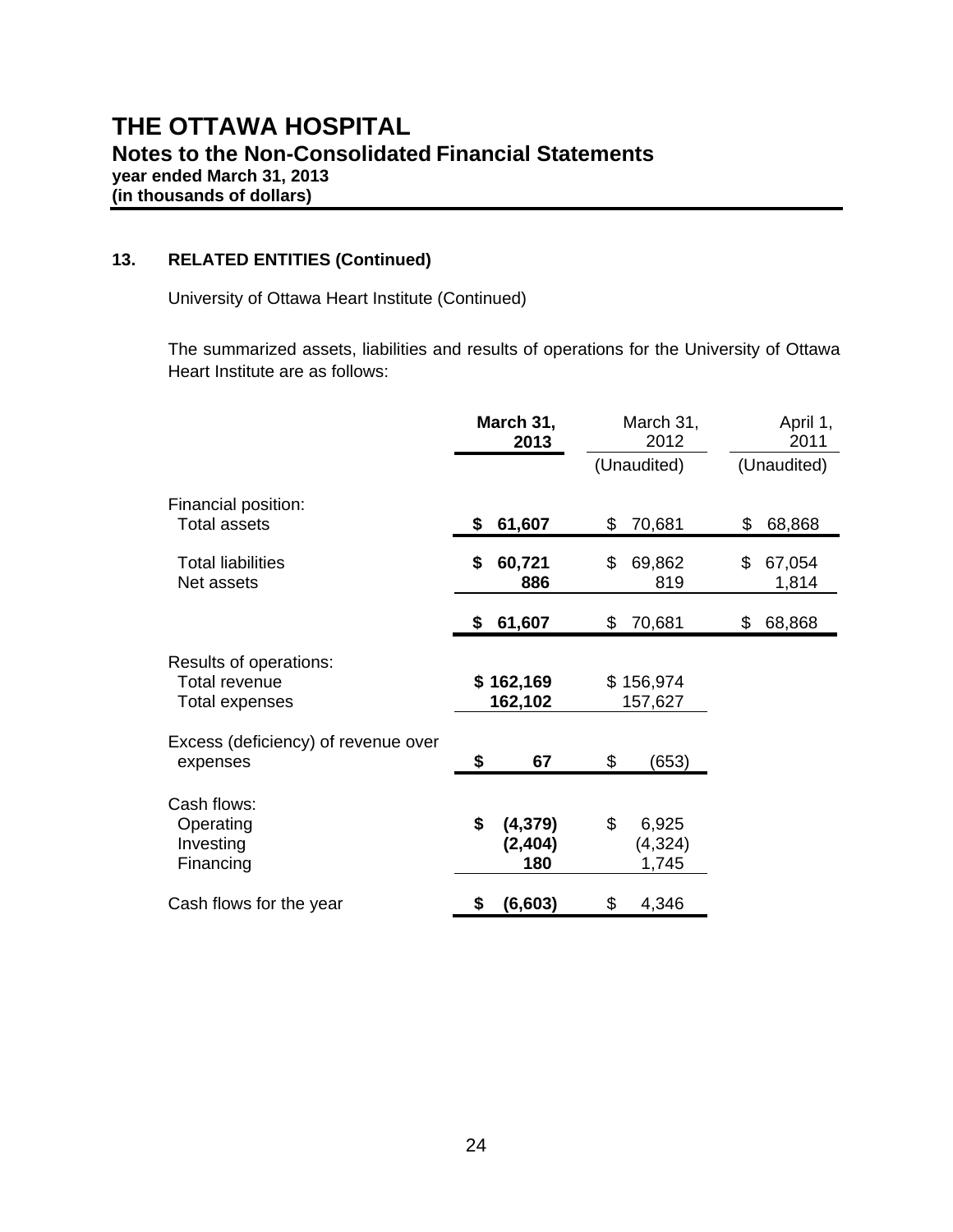## **13. RELATED ENTITIES (Continued)**

Ottawa Hospital Research Institute:

 The Hospital has an economic interest in the Ottawa Hospital Research Institute (the "Institute"). The Institute carries on and exclusively promotes scientific research and experimental development for the benefit of the general public. The Institute is a taxexempt entity incorporated under the laws of Ontario.

 As at March 31, 2013, the Hospital had a capital grant receivable from the Institute in the amount of \$NIL (March 31, 2012 - \$9,873, April 1, 2011 - \$NIL) and an operational receivable from the Institute amounting to \$3,838 (March 31, 2012 - \$1,851, April 1, 2011 - \$1,884). The Hospital provided \$4,352 (2012 - \$4,352) of base funding in support of resources to the Institute during fiscal 2013. The Hospital also provided \$155 (2012 - \$150) for specific operating expenditures to the Institute. These amounts are recorded in supplies and other on the Statement of Operations.

Auxiliaries:

 The Hospital has an economic interest in the Ottawa Civic Hospital Auxiliary, the Riverside Hospital Auxiliary and the Friends of the Ottawa General Hospital (the "Auxiliaries") and the Rehabilitation Centre Volunteer Association. The object of the Auxiliaries is to raise and receive funds to be distributed towards various programs and capital projects of the Hospital and its related Foundations. The Auxiliaries are taxexempt entities created under the laws of Ontario.

The Ottawa Hospital Residence Corporation:

 The Hospital exercises control over The Ottawa Hospital Residence Corporation (the "Corporation"), a tax-exempt entity without share capital incorporated under the laws of Ontario providing residences to the interns and residents of the Hospital. The amount payable to the Corporation, amounting to \$4,118 (March 31, 2012 - \$4,565, April 1, 2011 - \$4,212), is subject to an interest rate of prime minus 1.85%, is due on demand and has no fixed terms of repayment.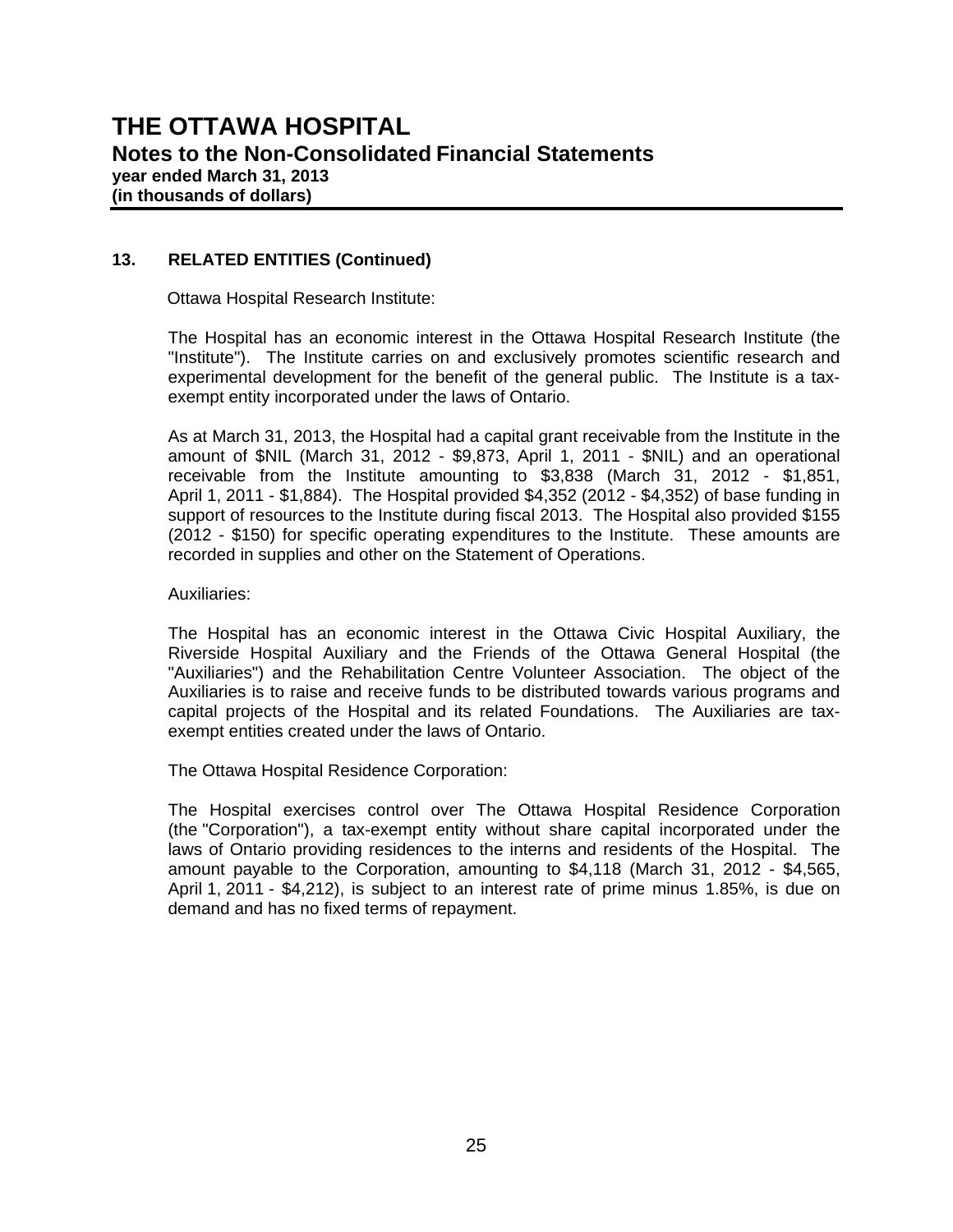**13. RELATED ENTITIES (Continued)**

The Ottawa Hospital Residence Corporation (Continued):

 The summarized assets, liabilities and results of operations for the Corporation for the year ended December 31 is as follows:

|                                                           | December 31,<br>2012    | December 31,<br>2011 | January 1,<br>2011 |              |
|-----------------------------------------------------------|-------------------------|----------------------|--------------------|--------------|
|                                                           |                         | (Unaudited)          |                    | (Unaudited)  |
| Financial position:<br><b>Total assets</b>                | \$<br>5,590             | \$<br>7,486          | \$                 | 6,145        |
| <b>Total liabilities</b><br>Net assets                    | \$<br>218<br>5,372      | \$<br>106<br>7,380   | \$                 | 205<br>5,940 |
|                                                           | \$<br>5,590             | \$<br>7,486          | \$                 | 6,145        |
| Results of operations:<br>Total revenue<br>Total expenses | \$<br>2,801<br>4,809    | \$<br>2,724<br>1,284 |                    |              |
| Excess (deficiency) of revenue<br>over expenses           | \$<br>(2,008)           | \$<br>1,440          |                    |              |
| Cash flows:<br>Operating<br>Investing                     | \$<br>(1, 594)<br>(184) | \$<br>2,037<br>(81)  |                    |              |
| Cash flows for the year                                   | \$<br>(1,778)           | \$<br>1,956          |                    |              |

 Hospital Food Services - Ontario Inc. and Ottawa Regional Hospital Linen Services Incorporated:

 The Hospital is a founding member of Hospital Food Services - Ontario Inc. ("HFS") and of the Ottawa Regional Hospital Linen Services Incorporated ("ORHLS"). HFS and ORHLS were established to provide food and laundry services, respectively to member hospitals on a cost of service basis.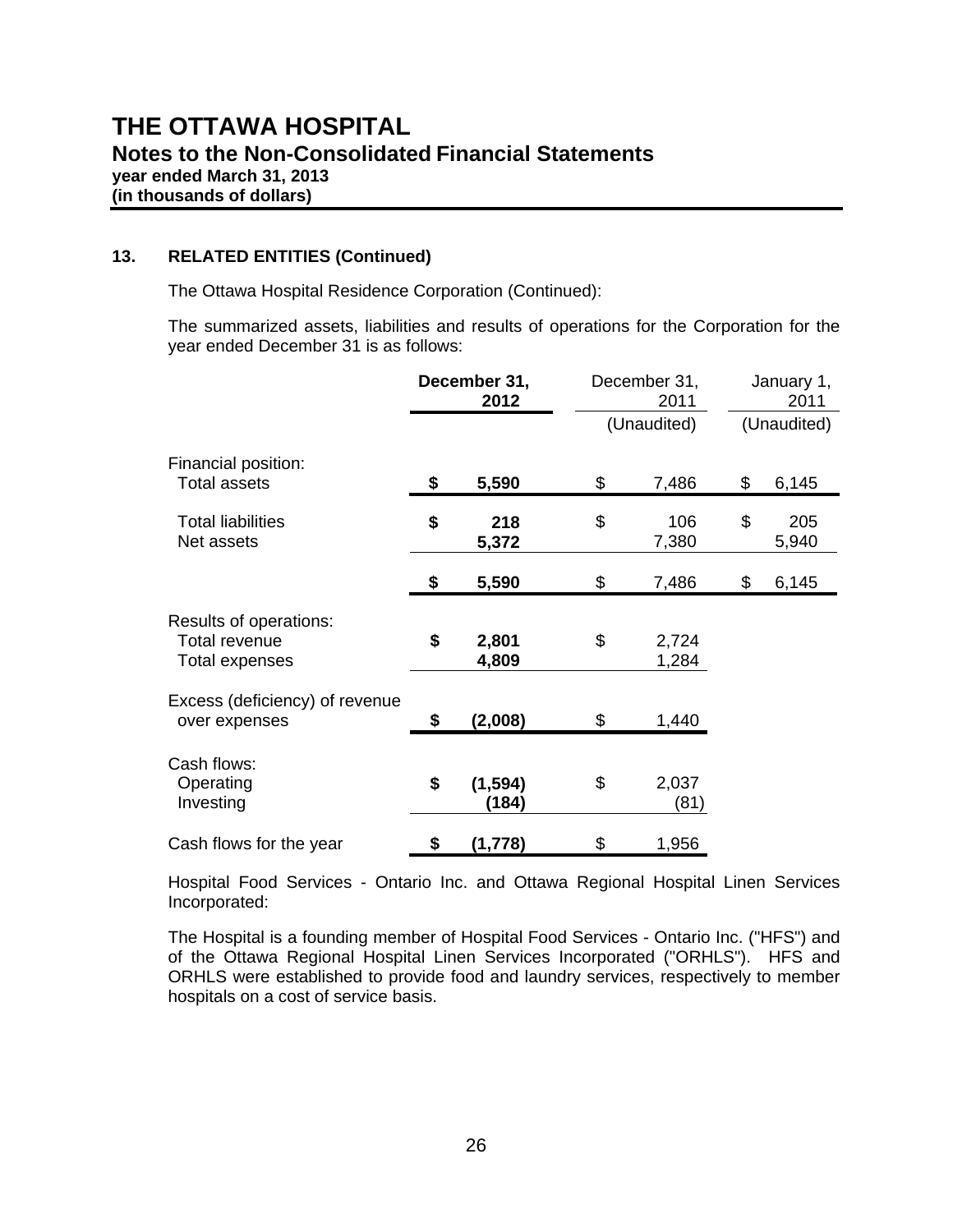## **13. RELATED ENTITIES (Continued)**

 Hospital Food Services - Ontario Inc. and Ottawa Regional Hospital Linen Services Incorporated (Continued):

 At March 31, 2013, the Hospital had an economic interest of \$3,642 (March 31, 2012 - \$3,609, April 1, 2011 - \$3,511) of total net assets of \$5,969 (March 31, 2012 - \$5,898, April 1, 2011 - \$5,683) of HFS. The corresponding interest in ORHLS was \$6,965 (March 31, 2012 - \$7,143, April 1, 2011 - \$6,518) of total net assets of \$12,133 (March 31, 2012 - \$12,428, April 1, 2011 - \$11,412).

 For the year ended March 31, 2013, the Hospital provided \$1,564 (2012 - \$1,463) to HFS for food services and \$9,154 (2012 - \$9,400) to ORHLS for linen services. These amounts have been included in supplies and other on the Statement of Operations.

Eastern Ontario Regional Laboratory Association Inc.:

 The Hospital is a founding member of Eastern Ontario Regional Laboratory Association Inc. ("EORLA"). EORLA was established to provide specialized laboratory services to the 16-member hospitals on a cost of service basis.

 The Hospital entered into a contract with the Ministry of Health and Long-term Care of Ontario to construct a regional laboratory, including investments in capital equipment. As at March 31, 2013, The Ottawa Hospital had completed the project, at a total cost of \$25,376, of which \$7,834 (March 31, 2012 - \$7,834, April 1, 2011 - \$7,834) is to be funded by EORLA. In return for this capital investment, EORLA will be permitted to occupy the premises, under the provisions set out in the member Site Use Agreements.

 At March 31, 2013, the Hospital had an economic interest of \$1,233 of total net assets of \$2,418. The Hospital also had a capital grant receivable from EORLA in the amount of \$7,834 (March 31, 2012 - \$7,834, April 1, 2011 - \$7,834) and an operational receivable of \$4,798 (March 31, 2012 - \$1,119, April 1, 2011 - \$13).

Champlain Health Supply Services:

 The Hospital is a founding member of Champlain Health Supply Services ("CHSS"). CHSS was established to implement shared service collaboration for the hospitals in the Champlain Region that will integrate the operations of sourcing, procurement and logistics across the region.

 As at March 31, the Hospital had a payable of \$601 (March 31, 2012 - \$560, April 1, 2011 - \$503) to CHSS relating to expenses paid by CHSS on behalf of the Hospital.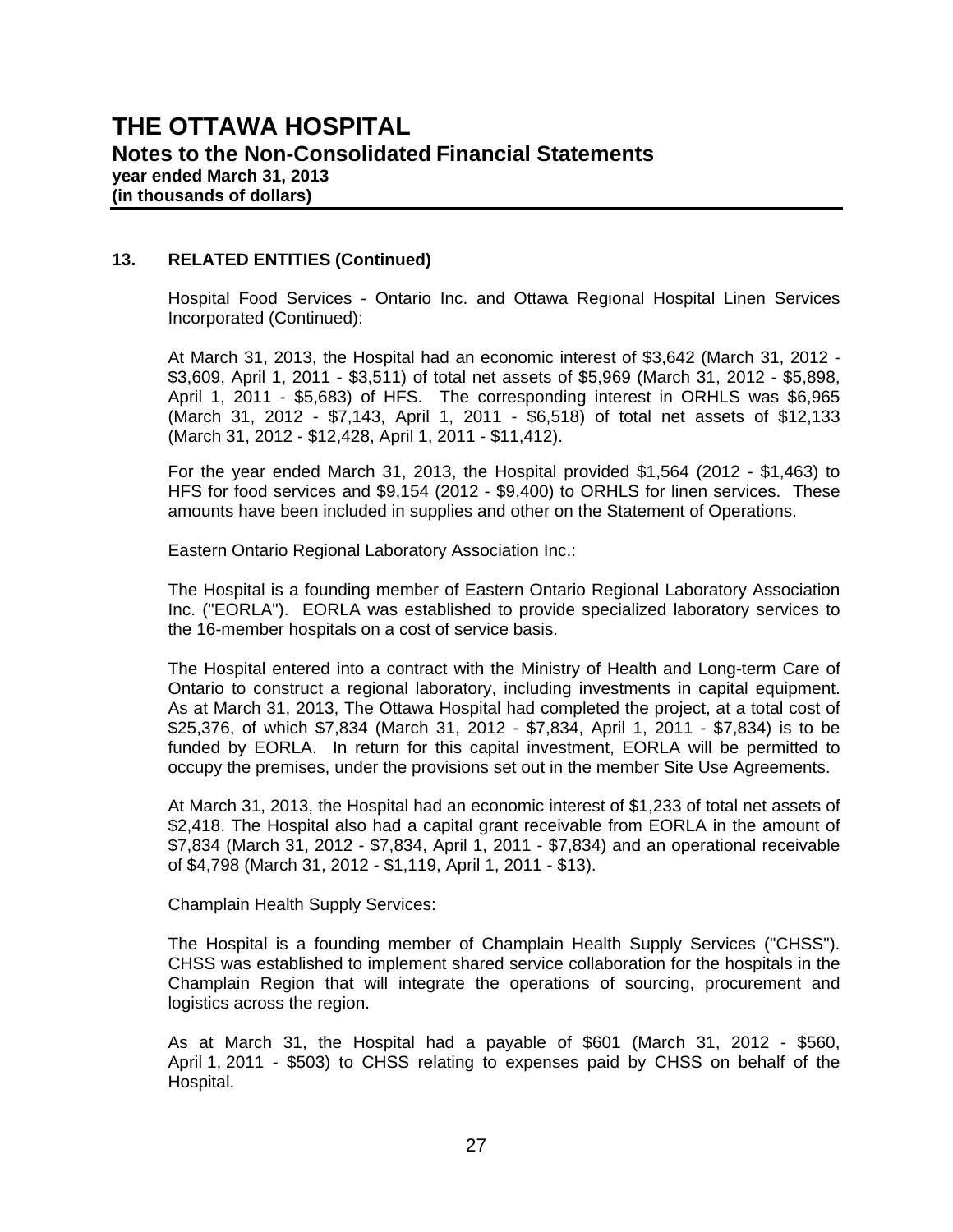## **14. CHANGES IN NON-CASH OPERATING WORKING CAPITAL ITEMS**

|                                                                                                                              | 2013                                                   | 2012                                         |
|------------------------------------------------------------------------------------------------------------------------------|--------------------------------------------------------|----------------------------------------------|
|                                                                                                                              |                                                        | (Unaudited)<br>(Note 3)                      |
| Short-term investments<br>Accounts receivable<br>Inventories<br>Prepaid expenses<br>Accounts payable and accrued liabilities | \$<br>(147)<br>(8,237)<br>(1,715)<br>(1,032)<br>16,325 | \$<br>245<br>3,209<br>(855)<br>598<br>20,023 |
|                                                                                                                              | \$<br>5,194                                            | \$<br>23,220                                 |

## **15. COMMITMENTS, CONTINGENCIES AND GUARANTEES**

 The nature of the Hospital's activities is such that there is usually litigation pending or in prospect at any time. With respect to claims at March 31, 2013, management believes the Hospital has valid defenses and appropriate insurance coverage in place. In the event any claims are successful, management believes that such claims are not expected to have a material effect on the Hospital's financial position.

 A group of hospitals, including the Hospital, have formed the Healthcare Insurance Reciprocal of Canada ("HIROC"). HIROC is registered as a Reciprocal pursuant to provincial Insurance Acts which permit persons to exchange with other persons reciprocal contracts of indemnity insurance. HIROC facilitates the provision of liability insurance coverage to health care organizations in the provinces and territories where it is licensed. Subscribers pay annual premiums, which are actuarially determined, and are subject to assessment for losses in excess of such premiums, if any, experienced by the group of subscribers for the year in which they were a subscriber. No such assessments have been made to March 31, 2013.

At March 31, 2013, HFS had \$6,423 (March 31, 2012 - \$6,796, April 1, 2011 - \$8,917) outstanding on an available line of credit of \$7,851 (March 31, 2012 - \$9,806, April 1, 2011 - \$9,800), with the Hospital guaranteeing 48.1%. The guarantee continues until the loan, including accrued interest and fees, has been paid in full. In the event of any breach of covenants associated with this line of credit, the Hospital may be required to advance capital to HFS in accordance with its guarantee of the debt. At March 31, 2013, the Hospital's share of the potential debt repayment should HFS default on the line of credit is \$3,089 (March 31, 2012 - \$3,269, April 1, 2011 - \$4,289). As at the date of the audit report, there has been no such request by the debtor.